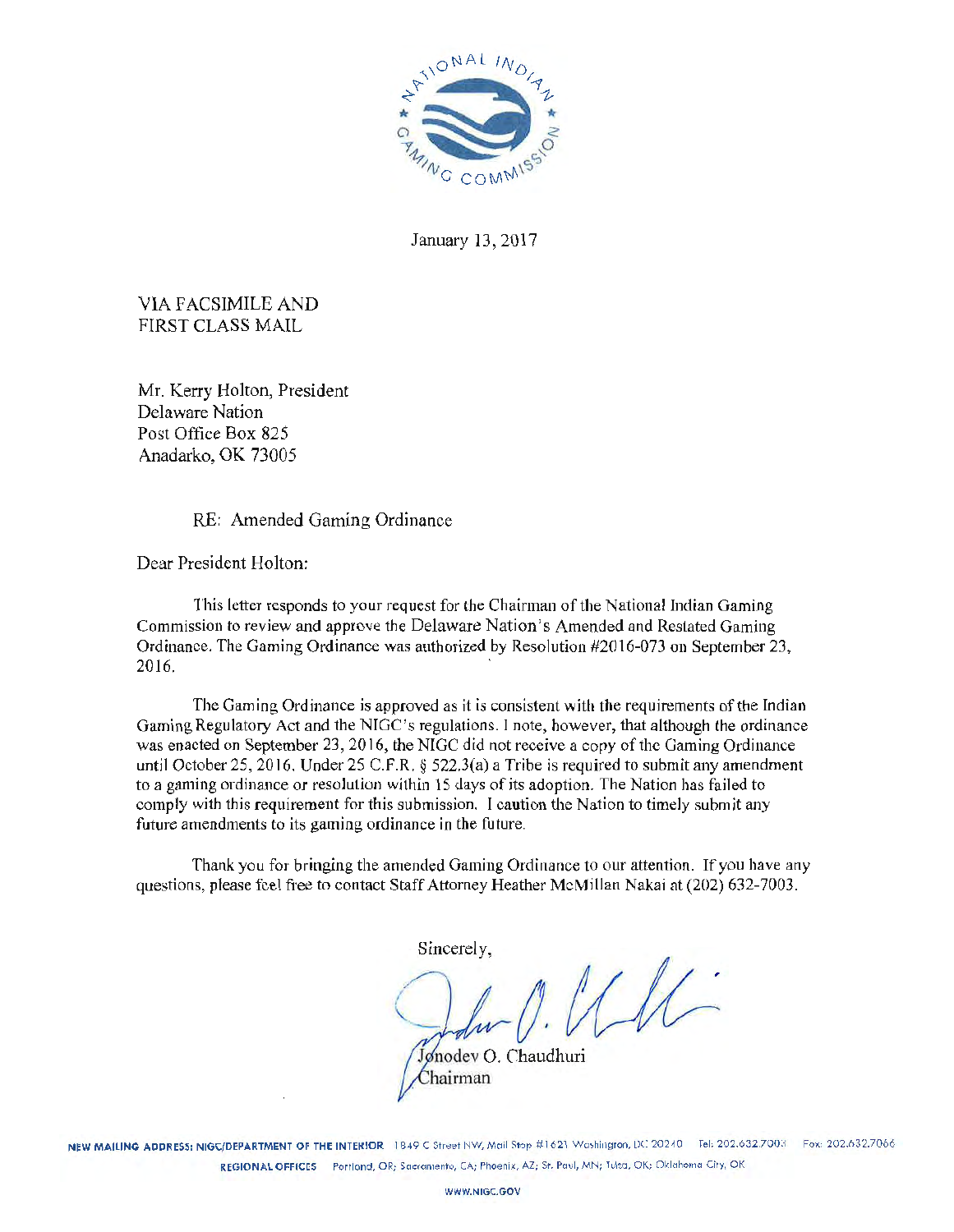# **Delaware Nation.**

P.O. Box 825 Anadarko, OK 73005 405 / 247-2448 Fax: 105 I 247-9393

# **Resolution #2016-073 RESOLUTION APPROVING AMENDMENTS TO THE DELA WARE NATION GAMING ORDINANCE**

- **WHEREAS,** the Delaware Nation, formerly known as the Delaware Tribe of Western Oklahoma, is a federally-recognized Indian Tribe that operates in accordance with the Constitution adopted by the Nation, as ratified on April 21, 1973 and as amended from time to time, and recognized hy the Secretary of Interior; and
- **WHEREAS,** according to the Article VI Powers of the Constitution, "the Executive Committee shall have specific authority ... to promulgate and enforce ordinances and codes governing law and order to protect the peace, health, safety, and general welfare of Delaware tribal citizens...", and generally "shall have full authority to act on behalf of the Nation in all other matters upon which the Nation is empowered to act..."; and
- WHEREAS, the Delaware Nation's gaming enterprises are regulated by the Delaware Nation Gaming Ordinance originally approved by the Executive Committee on July 1, 1995, via Resolution 95-33, and approved by the National Indian Gaming Commission (NIGC) on August 10, 1995; and
- **WHEREAS, the Executive Committee has revised its entire Gaming Ordinance, attached hereto,** in order to more efficiently regulate Indian gaming for the Delaware Nation; and
- **WHEREAS,** the Executive Committee wishes to approve the attached Gaming Ordinance and to submit it to the National Indian Gaming Commission for approval.

**THEREFORE, BASED ON THE FOREGOING, BE IT NOW THEREFORE RESOLVED** that the Delaware Nation Executive Committee hereby approves the attached revised Delaware Nation Gaming Ordinance and submits the same to the National Indian Gaming Commission for final approval for use in regulation of the tribe's gaming facilities.

# **CERTIFICATION**

|                             | The foregoing resolution was adopted by the Delaware Nation Executive Committee on<br>2333,2016, 2016, hy a vote of 5 For, O Against, O Abstentions, a |
|-----------------------------|--------------------------------------------------------------------------------------------------------------------------------------------------------|
| quorum being present.       |                                                                                                                                                        |
| <b>ATTEST:</b>              | <b>REROVED:</b>                                                                                                                                        |
|                             |                                                                                                                                                        |
| <b>Sue Stone, Secretary</b> | ry/HoltoK, President                                                                                                                                   |
|                             |                                                                                                                                                        |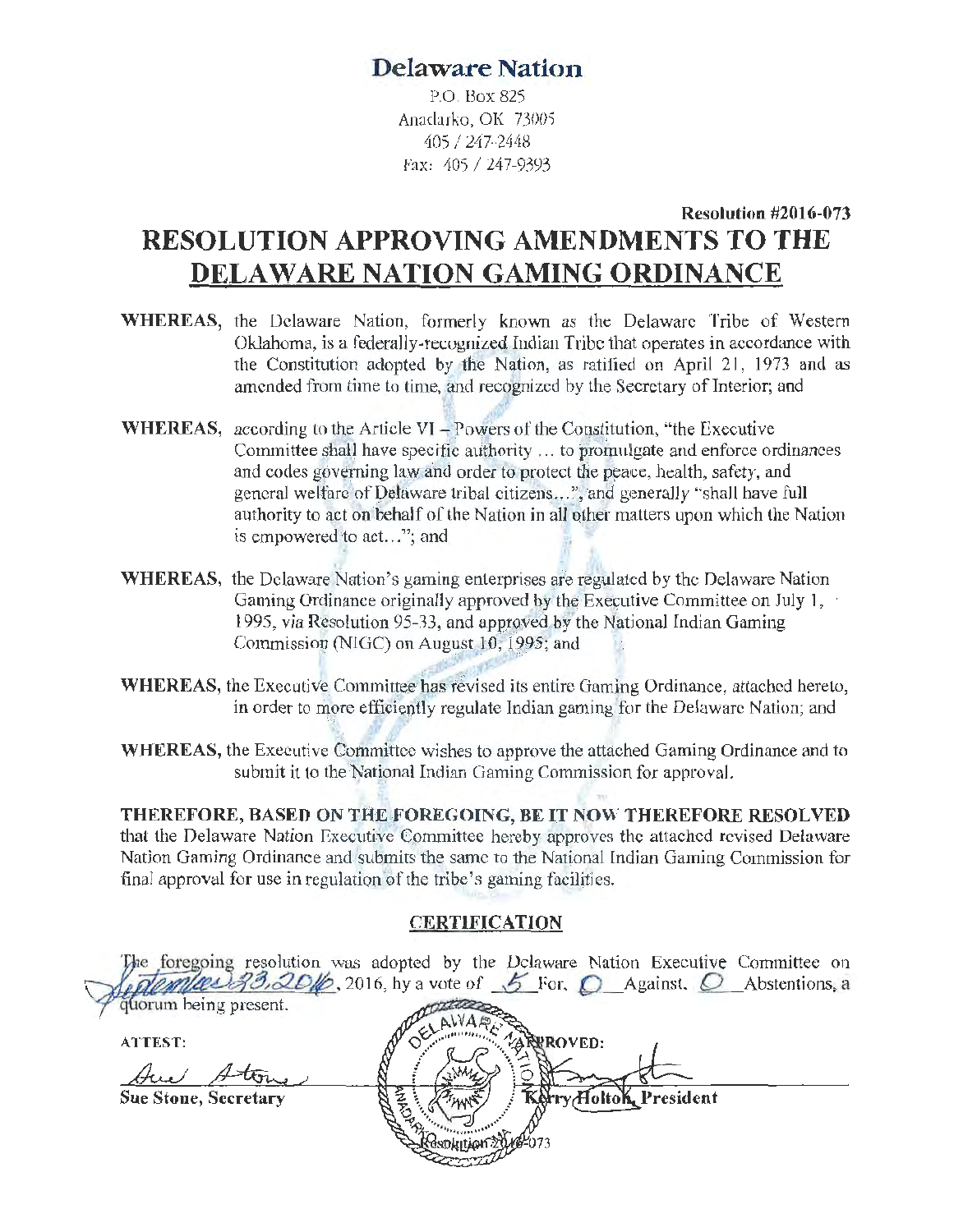# **DELAWARE NATION GAMING ORDINANCE**

Approved by Executive Committee Resolution 2016-073

# SECTION 1 - AUTHORITY, FINDINGS, INTENT AND POLICY

## 1.1 Authority

The Delaware Nation Executive Committee, pursuant to Article VI of the Delaware Nation Constitution, hereby enacts this Gaming Ordinance pursuant to its sovereign powers in order to govern and regulate Class I, Class II, and Class Ill gaming operations within the jurisdiction of the Delaware Nation as provided in the Delaware Nation Constitution.

# 1.2 Findings

The Delaware Nation Executive Committee finds as follows:

- (A) Tribal regulation and control of gaming activity within its jurisdiction is essential for the promotion and protection of the public health, safety, welfare and education of Delaware Nation citizens, as well as the best interests of the Tribe, casino customers, and the community as a whole; and
- (B) The Tribe has the legal authority to license and regulate any gaming activity within the jurisdiction of the Delaware Nation that is not specifically prohibited by federal law; and
- (C) Properly licensed and regulated gaming activity conforms with the announced federal policy promoting Indian tribal self-governance and economic self-sufficiency; and
- (D) It is essential for the Tribe, through its appointed Gaming Commissioner, to exercise civil regulatory authority, including the regulation of gaming activities and civil adjudicatory jurisdiction, in a manner commensurate with applicable federal and tribal law and policy; and
- (E) The present needs of the Tribe include increased employment, job and skills training , housing, quality health care, nutrition, educational opportunities, social services, cultural preservation, and community and economic development which are not adequately addressed by present tribal, federal and state programs; and
- (F) Tribal operation and licensing of gaming activities within the tribe's jurisdiction are an appropriate means of generating revenue to address the needs of the Tribe and its members for self-perpetuation and essential governmental services; and
- (G) Adoption of this Gaming Ordinance shall ensure compliance with the provisions of the Indian Gaming Regulatory Act, 15 U.S.C. §2701, et seq.; and
- (H) Approval of this Gaming Ordinance is necessary and in the best interest of the Delaware Nation and its citizens.

# 1.3 Intent

The intent of this Gaming Ordinance is to:

- (A) Regulate, control, and license the operation of all Class II and Class Ill gaming within the jurisdiction of the Tribe.
- (8) Make clear and explicit that a tribal license to operate a gaming activity is a revocable privilege, not a right or property interest.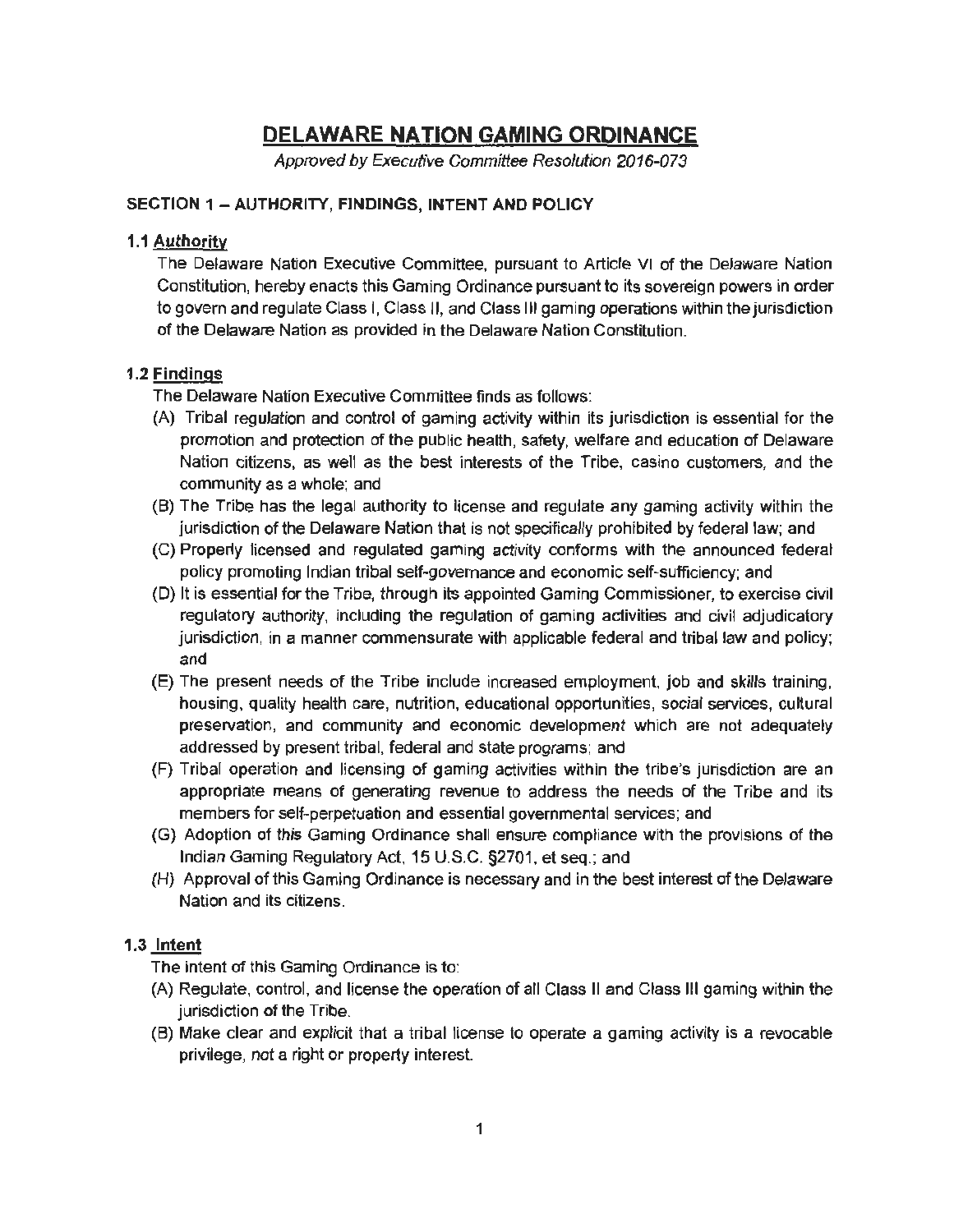- (C} Ensure that the operation of tribally-regulated gaming will continue as a means of generating tribal revenue, to be distributed pursuant to the tribe's approved Revenue Allocation Plan.
- (D) Ensure that tribally-regulated gaming is conducted fairly and honestly by both gaming operators and players, and that it remains free from corrupt, incompetent, unconscionable and dishonest persons and practices.
- (E) Promote and strengthen tribal economic development and self ~determination and to enhance employment opportunities for qualified tribal members.
- (F) Generate revenue to strengthen and improve tribal self-government and the provision of tribal government services for the benefit of tribal citizens.
- (G) Ensure that all tribal gaming laws are strictly and fairly enforced against all persons involved in gaming activities within the jurisdiction of the Tribe.
- (H) Ensure that the Tribe provides a fair and impartial forum for the resolution of gaming disputes.

#### 1.4 Policy and Applicability

It is the declared policy of the Delaware Nation that this Ordinance is necessary for the welfare of the Delaware Nation and its citizens, and shall be liberally construed to affect the purpose and intent of the Ordinance.

Unless specified otherwise, all provisions of this Ordinance shall apply to all Class 11 and Class Ill gaming on the Tribe's Indian lands.

## 1.5 Headings

Section and subsection headings shall not be construed as governing, limiting or modifying in any instance affecting the scope, intent or meaning of its provisions.

#### 1.6 Severability and Repealer

- {A) The provisions of this Ordinance are severable, and if any part or provision hereof shall be held void by appropriate judicial authority, the decision of the court so holding shall not affect or impair any of the remaining parts of provisions of the Ordinance.
- (B) The previous Gaming Ordinance is hereby repealed the date this Ordinance becomes operative by approval of both the Executive Committee and the National Indian Gaming Commission {NIGC).
- (C) Any previously enacted Tribal Gaming Ordinance is hereby repealed with the passage and approval of this revised Tribal Gaming Ordinance, as well as any other sections of tribal code that pertain to gaming. Repealing of this Ordinance shall not act to revive any prior tribal law that has been theretofore suspended or repealed. This revised Ordinance shall be inserted into the Codes of the Delaware Nation.

#### SECTION 2 - DEFINITIONS

Unless a different meaning is clearly indicated in this Ordinance, the terms used herein shall have the same meaning as defined in the Indian Gaming Regulatory Act (IGRA}, 25 U.S.C. Section 2701, *et seq ..* and its regulations, 25 C.F.R. Section 500, et *seq.* Specifically: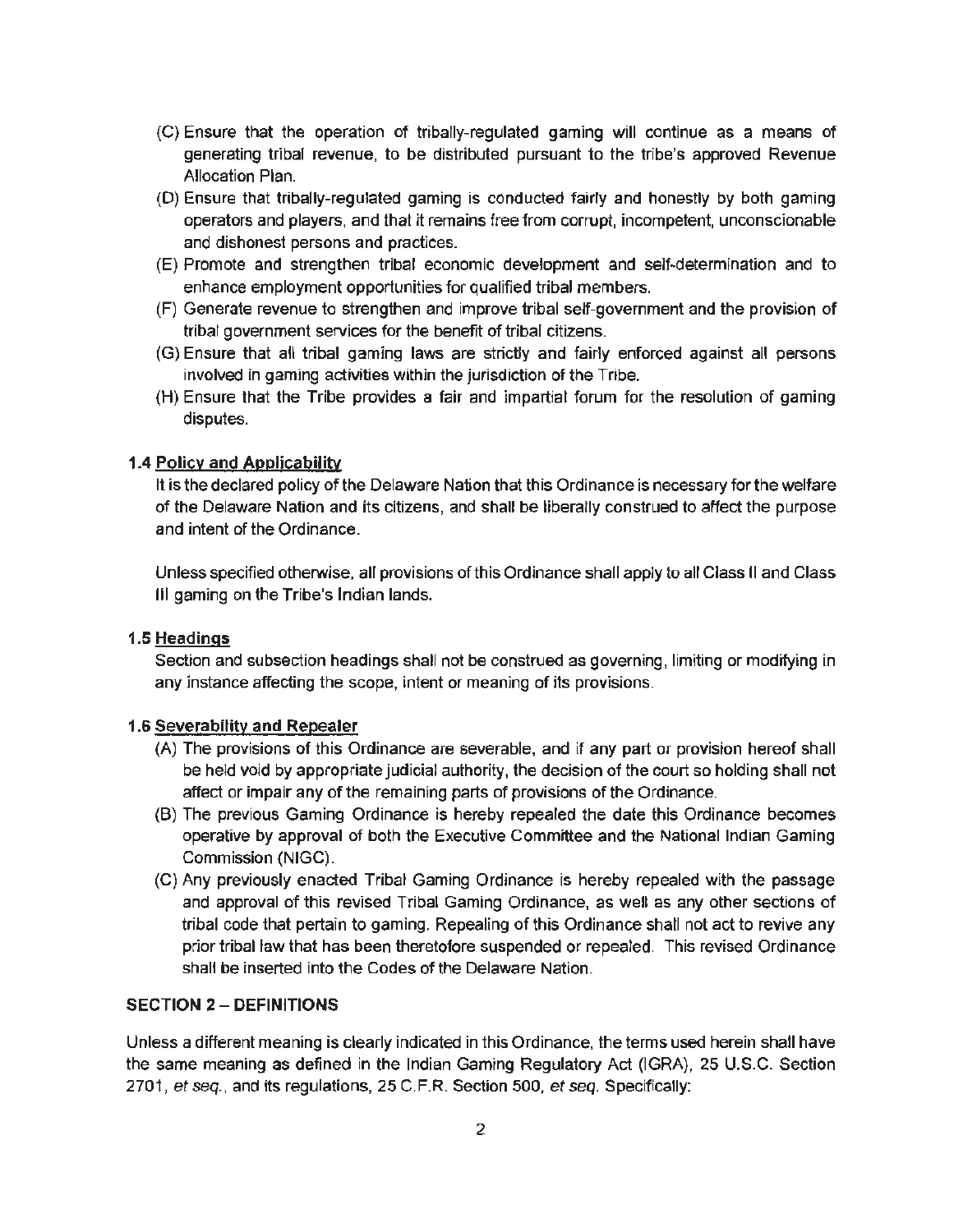# (A) For the purposes of this Ordinance:

- 1. "Commissioner'' shall mean the sole Gaming Commissioner of the Delaware Nation, as provided for in this Ordinance;
- 2. "Constitution" means the Delaware Nation Constitution, ratified on April 21, 1973, and last amended on April 22, 2000. that formally established the government body and structure of the Delaware Nation.
- 3. "Delaware Nation" shall mean the federally-recognized Indian tribe governed by the Constitution of the Delaware Nation, and all Delaware Nation citizens as defined in such Constitution, or the actual physical nation itself, depending on the reference;
- 4. "Executive Committee~ shall mean the governing body of the Delaware Nation as defined by the Delaware Nation Constitution, and comprised of six elected officials as follows: President, Vice-President, Treasurer, Secretary, and two Committee Persons.;
- 5. "Gaming Operation" shall mean each economic entity that is licensed by the Office of the Gaming Commission, operates games, receives revenues, issues the prizes. and pays the expenses. A Gaming Operation may be operated by the Tribe directly, by a management contractor or Lenape.
- 6. "Lenape Entertainment, LLC," also known as Lenape or LE, shall mean whollyowned tribal limited liability company formed under the laws of the Delaware Nation that is charged with overseeing and/or managing the gaming enterprises of the Nation;
- 7. "License" shall mean the written approval and document provided by the Commissioner of the Delaware Nation to pursue gaming~related business within the jurisdiction of the Delaware Nation.
- 8. "Shall" means imposing an obligation to act.

# SECTION 3 - GENERAL PROVISIONS

## 3.1 Gaming Authorized

Class I, Class II, and Class Ill gaming are hereby authorized within the Tribe's jurisdiction if conducted in accordance with this Gaming Ordinance, the Indian Gaming Regulatory Act and NIGC regulations. Class II gaming is defined by the Indian Gaming Regulatory Act at 25 USC §§2701 *et seq..* and by the regulations promulgated by the National Indian Gaming Commission at 25 CFR §§ 500 *et seq.* Class Ill gaming as defined in the Indian Gaming Regulatory Act at 25 USC §§2701 et seq., and by the regulations promulgated by the National Indian Gaming Commission at 25 CFR §§ 500 *et seq,* is authorized only to the extent allowed by such law and pursuant to an approved tribal/state compact.

## 3.2 Ownership of Gaming

The Delaware Nation shall have sole proprietary interest in and responsibility for the conduct of any gaming operations authorized by this Ordinance, unless the Tribe elects to allow individually-owned gaming.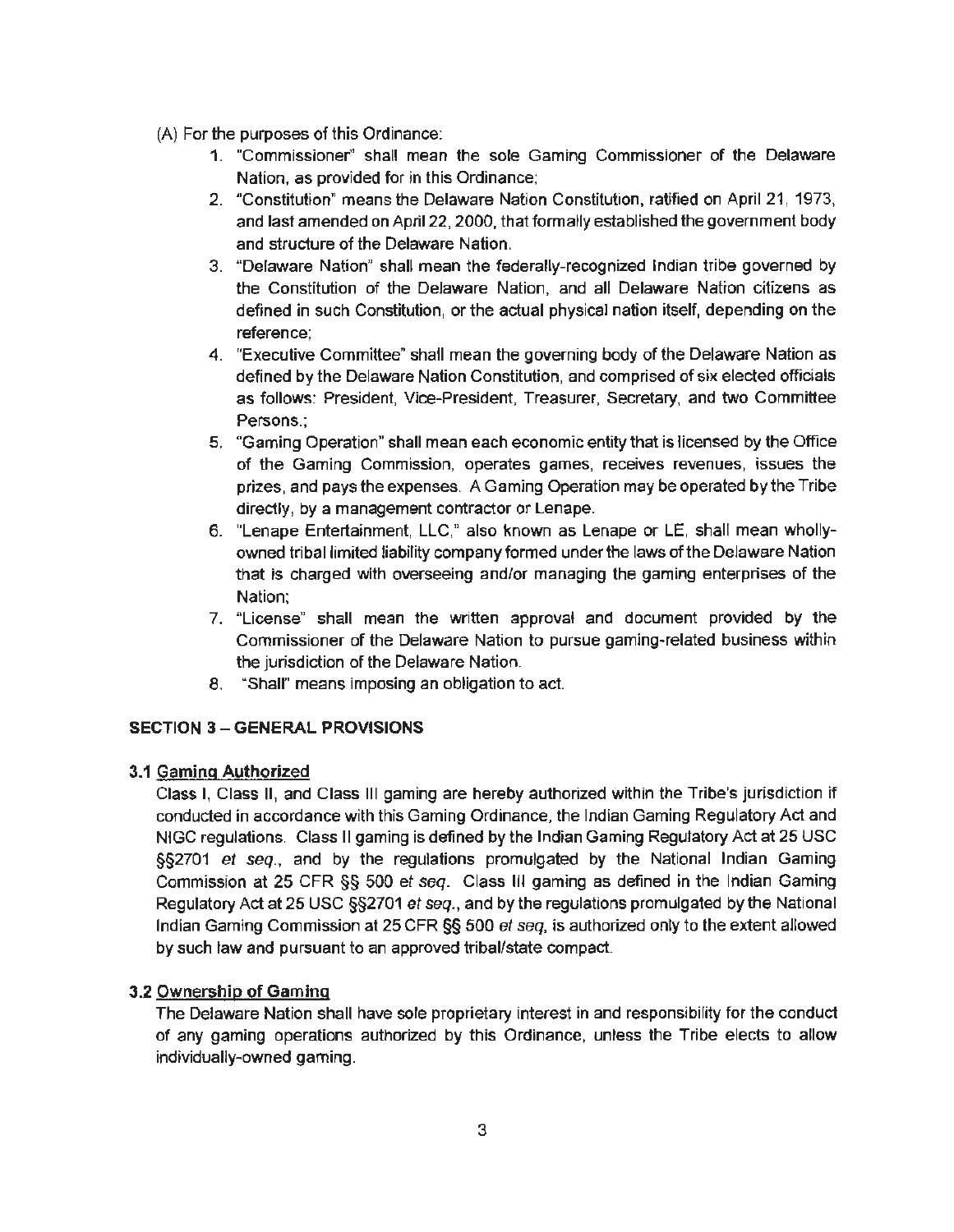# 3.3 Distribution of Net Gaming Revenue

Distribution of net revenue from gaming shall be done pursuant to the Delaware Nation Revenue Allocation Plan as approved by the Secretary of Interior. Net gaming revenue may only be used for the following purposes: to fund tribal government operations or programs; to provide for the general welfare of the Tribe and its members; to promote tribal economic development; to donate to charitable organizations; or to help fund operations of local government agencies.

# 3.4 Audit

(A) The Delaware Nation or its designee shall cause to have an independent, outside audit of Gaming Operations on an annual basis. A copy of the audit report shall be submitted to the NIGG and further be made available for review to the Executive Committee and Gaming Commissioner.

(B) All gaming related contracts that result in the purchase of supplies, services or concessions for more than of \$25,000.00 in any year, except contracts for professional legal and accounting services, shall be specifically included within the scope of the audit conducted pursuant to section 3.4(A) of this Ordinance.

## 3.5 Public Health and Safety

Each gaming facility should be constructed, maintained and operated in a manner that adequately protects the environment and the health and safety of the public.

# 3.6 Licensing of Facility

The Gaming Commission shall issue a separate license annually to each gaming facility located on Indian land where Class II or Class Ill gaming is conducted pursuant to this Ordinance.

# 3.7 Applicable Law

All controversies involving contracts relating to gaming entered into under the authority of the Executive Committee or its designee, or any violation{s) of any section of this Ordinance, shall be resolved as appropriate in accordance with:

- (A} The laws of the Tribe;
- (8) The Indian Gaming Regulatory Act;
- (G) NIGG Regulations;
- (D) The laws of the State of Oklahoma, which are incorporated herein by reference.

To the extent that the provisions of the State-Tribal compact entered into by the State of Oklahoma and the Delaware Nation are inconsistent with any provisions in this Ordinance, the provisions of the State-Tribal Compact shall govern as to Class Ill gaming on Delaware Nation tribal lands.

The Nation may be served notice of process for official determination, order or notice of violation of the Indian Gaming Regulatory Act by the National Indian Gaming Commission or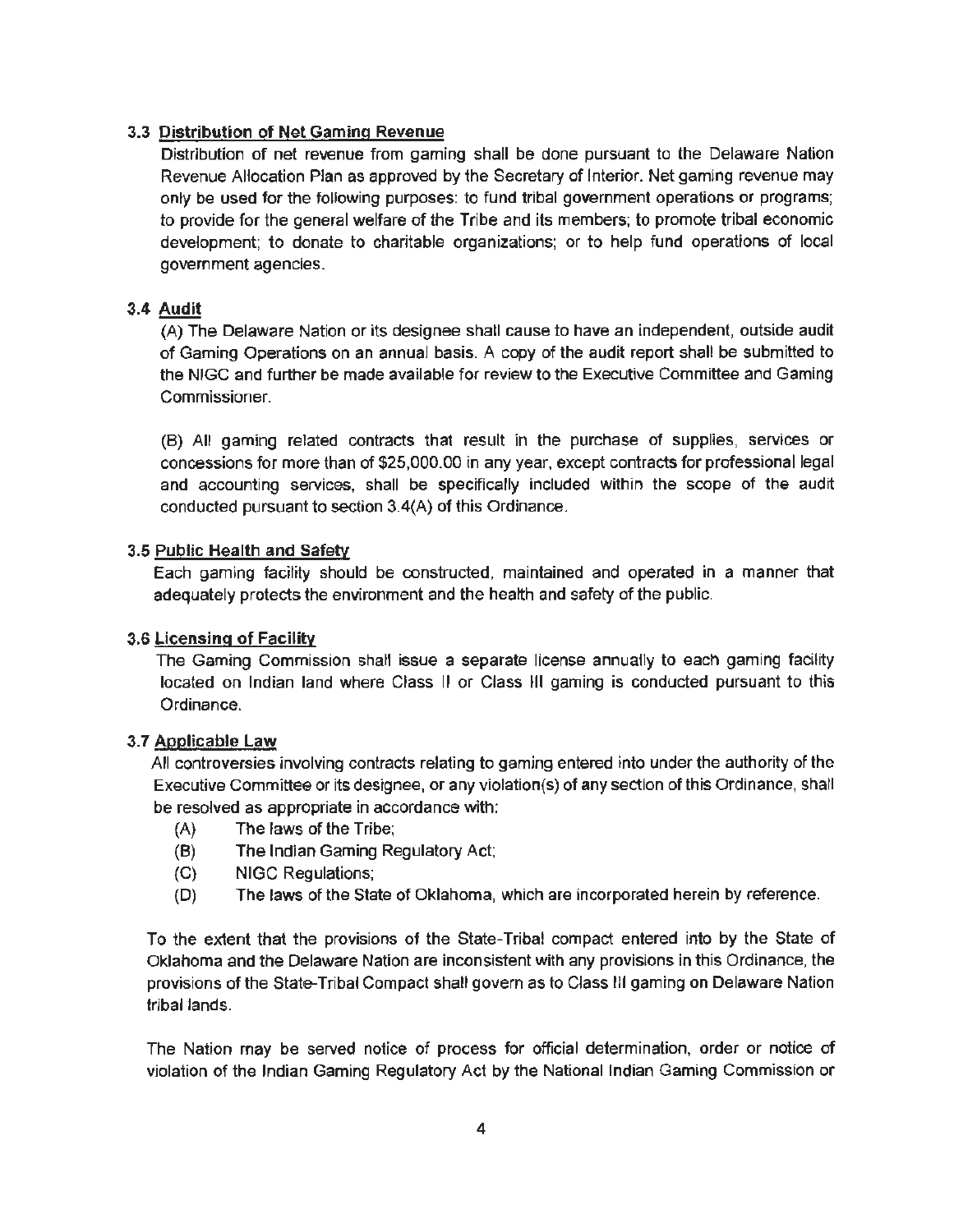other federal entity by service upon the Commissioner or upon the Executive Committee. Nothing herein shall be deemed to waive or impair the Delaware Nation's right to sovereign immunity. Nothing herein shall be deemed a grant of jurisdiction or venue for any court to review cases or controversies which such court is not otherwise empowered to review. Furthermore, nothing herein shall alter tribal, state or federal jurisdiction.

#### SECTION  $A =$  OFFICE OF THE GAMING COMMISSION

#### 4.1 Establishment

The Delaware Nation hereby creates and establishes the Office of the Gaming Commission. The Gaming Commission's Office shall be maintained on Delaware Nation tribal trust property.

#### 4.2 Appointment by Executive Committee

The Executive Committee shall appoint a Gaming Commissioner who shall take an oath of office identical to that of the Executive Committee members and shall be sworn to service to the Nation. The Commissioner shall serve a term of three (3) years from the date of appointment. The appointee must be able to be licensed under the same standards as a primary management official. The Executive Committee shall set the salary of the Commissioner pursuant to tribal salary guidelines. The Commissioner, if a tribal citizen. must be in good standing with the Delaware Nation, over the age of (18), and not be delinquently indebted to the Tribe.

At its discretion, the Executive Committee may also appoint a Deputy Gaming Commissioner who shall take an oath of office identical to that of Executive Committee members and shall be sworn to service of the Nation. The Deputy Commissioner shall serve a term of (2) years from date of appointment and shall answer in chain of command to the Gaming Commissioner and then to the Executive Committee. The Deputy Gaming Commissioner must be licensed under the same standard as a primary management official. The Executive Committee shall set the salary of the Deputy Commissioner pursuant to tribal salary guidelines. The Deputy Commissioner, if a tribal citizen, must be in good standing with the Delaware Nation, over the age of (18), and not be delinquently indebted to the Tribe.

## 4.3 Interim Commissioner

The Executive Committee may appoint an interim Commissioner at any time a vacancy occurs in order to continue the enforcement of gaming regulations. The interim Commissioner shall fill the position until the Executive Committee selects a new permanent Commissioner and serves by appointment of the Executive Committee. The interim Commissioner shall fulfill the same requirements as the Commissioner as set forth in Section 4.2, above.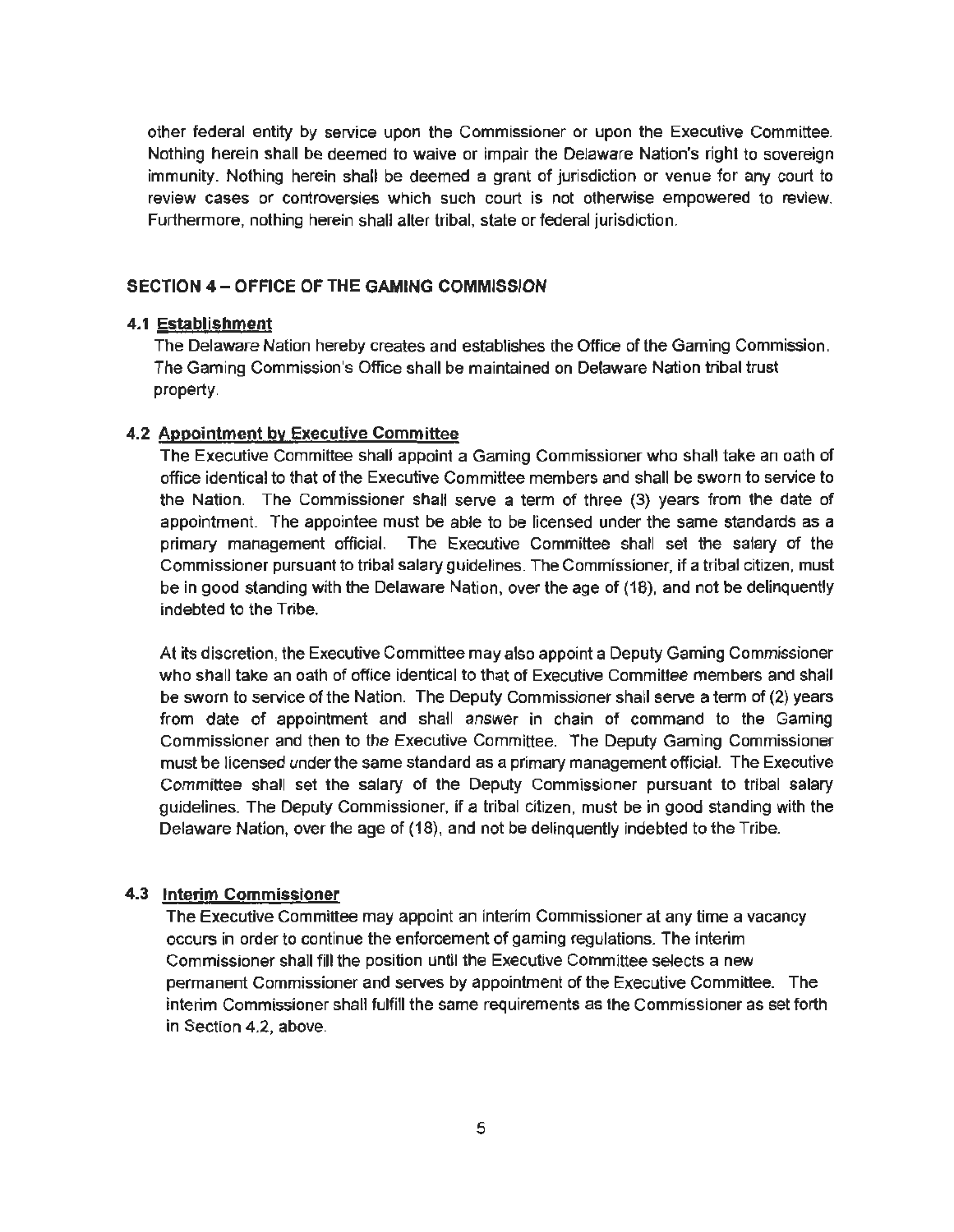## 4.4 Removal from Office

The Commissioner. Deputy Commissioner and/or interim Commissioner may be removed from office by the Executive Committee prior to the end of any term for serious inefficiency, neglect of duty, malfeasance, misfeasance, nonfeasance, misconduct in office, or for any conduct which threatens the honesty or integrity of the Office of Gaming Commission or otherwise violates the letter or intent of this Ordinance. If the Executive Committee determines that immediate removal of a Commissioner is necessary to protect the interest of the Tribe, it may immediately remove the Commissioner temporarily, and the question of permanent removal shall be determined at a hearing.

Permanent removal requires a hearing and an opportunity to be heard before the Executive Committee, and then only after the Commissioner has been given written notice of the specific charges at least five (5) days prior to such hearing. At any such hearing, the Commissioner shall have the opportunity to be heard in person or by counsel at the Commissioner's personal expense and to present witnesses on his or her behalf. The decision of the Executive Committee regarding the removal of a Commissioner shall be final and is not subject to appeal.

## 4.5 Background Investigation

Prior to the Executive Committee's appointment of a Commissioner under Sections 4.2 and 4.3, such person shall have passed a background investigation, examination and check of the same nature of a primary management official of a gaming enterprise. Nothing in this section shall prohibit such person from serving as interim Commissioner pending the outcome of licensure review.

## 4.6 Authority and Power

(A) The Commissioner shall be responsible to determine that provisions of this Ordinance, the Indian Gaming Regulatory Act, National Indian Gaming Commission regulations and provisions of the tribal-state compact are followed and may exercise any proper and ethical power and authority necessary to perform the duties of this office. The Commissioner is responsible for regulating the day-to-day gaming activity of the Delaware Nation. The Commissioner shall be responsible to make regulations for approval by the Executive Committee which shall include but are not limited to:

1. Conduct background investigations, or cause such investigations to be conducted, for primary management officials and key employees;

2. Review and approve all investigative work conducted in connection with the background investigations of primary management officials and key employees;

3. Create and maintain investigative reports based on the background investigations of primary management officials and key employees;

4. Obtain and process fingerprints. or designate a law enforcement agency to obtain and process fingerprints;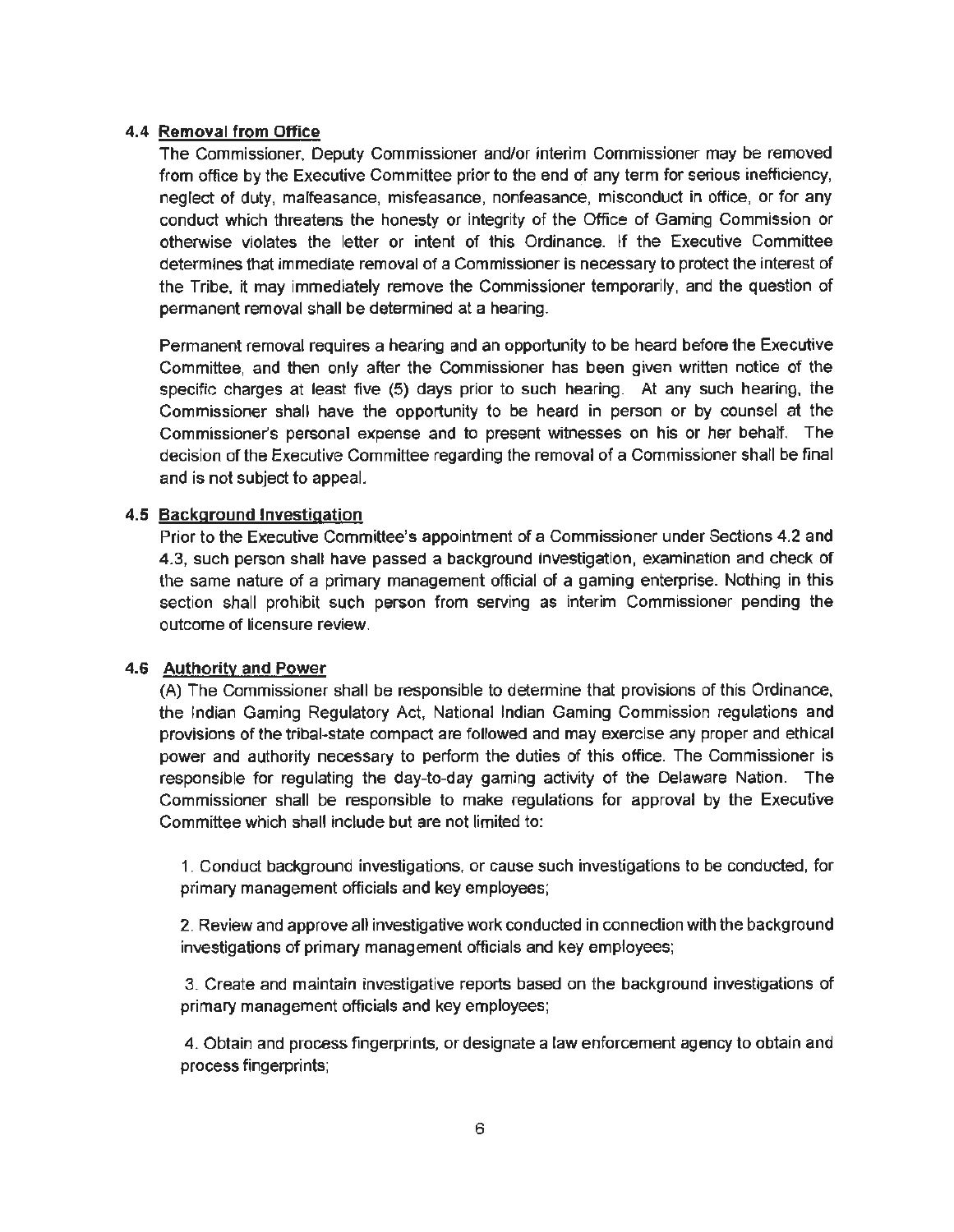5. Make licensing eligibility determinations, which shall be signed by the Commissioner;

6. Submit a notice of results to the NIGC of the background investigations done for each primary management official and key employee applicant;

7. Issue gaming licenses to primary management officials and key employees of the operation, if warranted by the eligibility determination;

8. Establish standards for licensing the Nation's gaming facilities;

9. Issue gaming licenses to the Nation's gaming facilities;

1 O. Inspect, examine and monitor all of the Nation's gaming activities, and have immediate access to review. inspect, examine, photocopy and audit all records of the gaming establishment;

11. Ensure compliance with all tribal, state and federal laws, rules and regulations regarding Indian gaming within the Tribe's jurisdiction;

12. Investigate any suspicion of wrongdoing associated with any gaming activities;

13. Hold hearings on patron complaints, in accordance with procedures established in this ordinance and the Nation's gaming regulations;

14. Comply with any and all reporting requirements under IGRA, the NIGC's regulations and any tribal-state compact to which the Nation is a party, and any other applicable law;

15. Promulgate and issue regulations necessary to comply with applicable internal control standards, IGRA, NIGC regulations, and tribal-state compacts;

16. Promulgate and issue regulations on the levying of fees and/or taxes associated with gaming license applications;

17. Promulgate and issue regulations on the levying of fines and/or the suspension or revocation of gaming licenses for violations of this ordinance or any tribal, federal or state gaming regulations, if applicable:

18. Establish a list of persons not allowed to game in the Nation's gaming facilities in order to maintain the integrity of the gaming operation;

19. Establish a list of persons who have voluntarily agreed to be excluded from the Nation's gaming facility, and create regulations for enforcing the exclusions;

20. Provide referrals and information to the appropriate law enforcement officials when such information indicates a violation of tribal, federal or state statutes, ordinances, regulations, codes or resolutions:

21. Create a list of regulatory authorities that conduct background investigations of, and license, vendors who are recognized as trustworthy;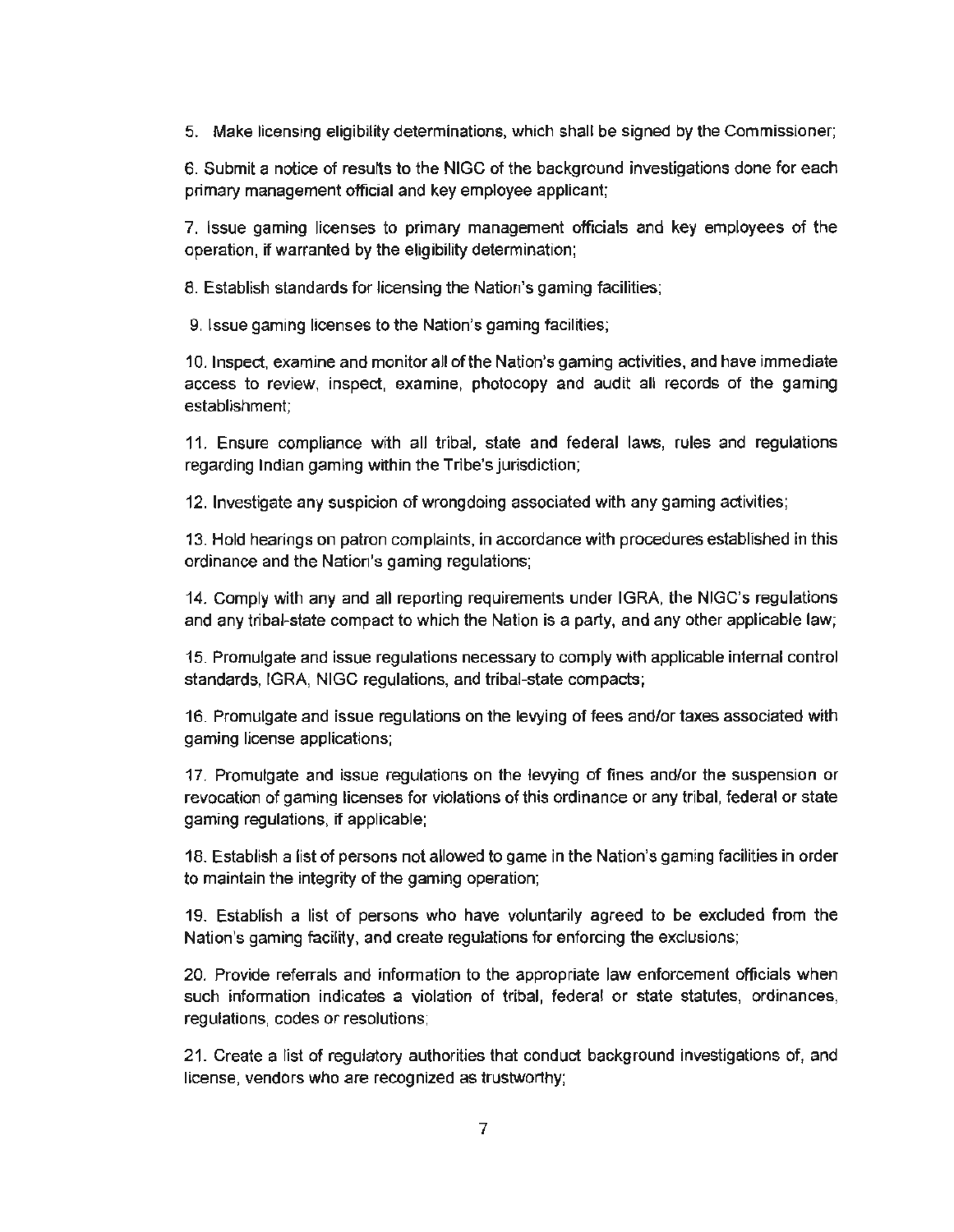22. Draft regulations exempting vendors from the licensing and/or background investigation requirements if they have received a license from a recognized regulatory authority;

23. Perform such other duties the Commissioner deems appropriate for the proper regulation of gaming activity within the Tribe's jurisdiction; and

24. Promulgate such regulations and guidelines as deemed appropriate to implement the provisions of this ordinance, so long as they are in furtherance of, and not in conflict with, any provisions of this ordinance.

(B) The Commissioner may request that the Executive Committee appoint it legal counsel for any specific purpose pursuant to the tribal Constitution. Any cost of the same shall be paid from the Commissioner's budget.

#### 4.7 Recognition as Political Subdivision of the Tribe

The Delaware Nation, on behalf of the Gaming Commission, shall take all necessary steps to acquire recognition of the Office of the Gaming Commission as a political subdivision of the Tribe, recognized by all branches of the United States Government as having been delegated the right to exercise one or more substantial governmental functions of the Delaware Nation.

#### 4.8 Sovereign Immunity of Tribe and Office of Gaming Commission

All inherent sovereign rights of the Delaware Nation as a federally-recognized Indian tribe with respect to the existence and activities of the Office of Gaming Commission are hereby expressly reserved, including sovereign immunity from suit in any state, federal or tribal court.

Additionally, as a governmental subdivision of the Tribe, the Office of Gaming Commission is hereby cloaked with all the privileges and immunities of the Tribe, except as specifically limited by this Title or other tribal law, including sovereign immunity from suit in any state, federal or tribal court.

Except as provided in this section, nothing in this Title nor any action of the Tribe or the Gaming Commissioner shall be deemed or construed to be a waiver of sovereign immunity from suit, or to be a consent of the Tribe or the Gaming Commissioner to the jurisdiction of the United States or of any state or any other tribe with regard to the business or affairs of the Tribe or the Gaming Commissioner to any cause of action; case or controversy, or to the levy of any judgment, lien or attachment upon any property of the Tribe or the Gaming Commissioner, or to be a consent of the Tribe or Gaming Commissioner to suit in respect to any Indian land, or to be a consent of the Tribe or the Gaming Commissioner to the alienation, attachment or encumbrance of any such land.

#### 4.9 Regulatory Authority

(A) Any regulations promulgated by the Commissioner shall have full force and effect from the date of approval by the Executive Committee, The Commissioner may withdraw, replace or amend any regulation that he has made with approval of the Executive Committee.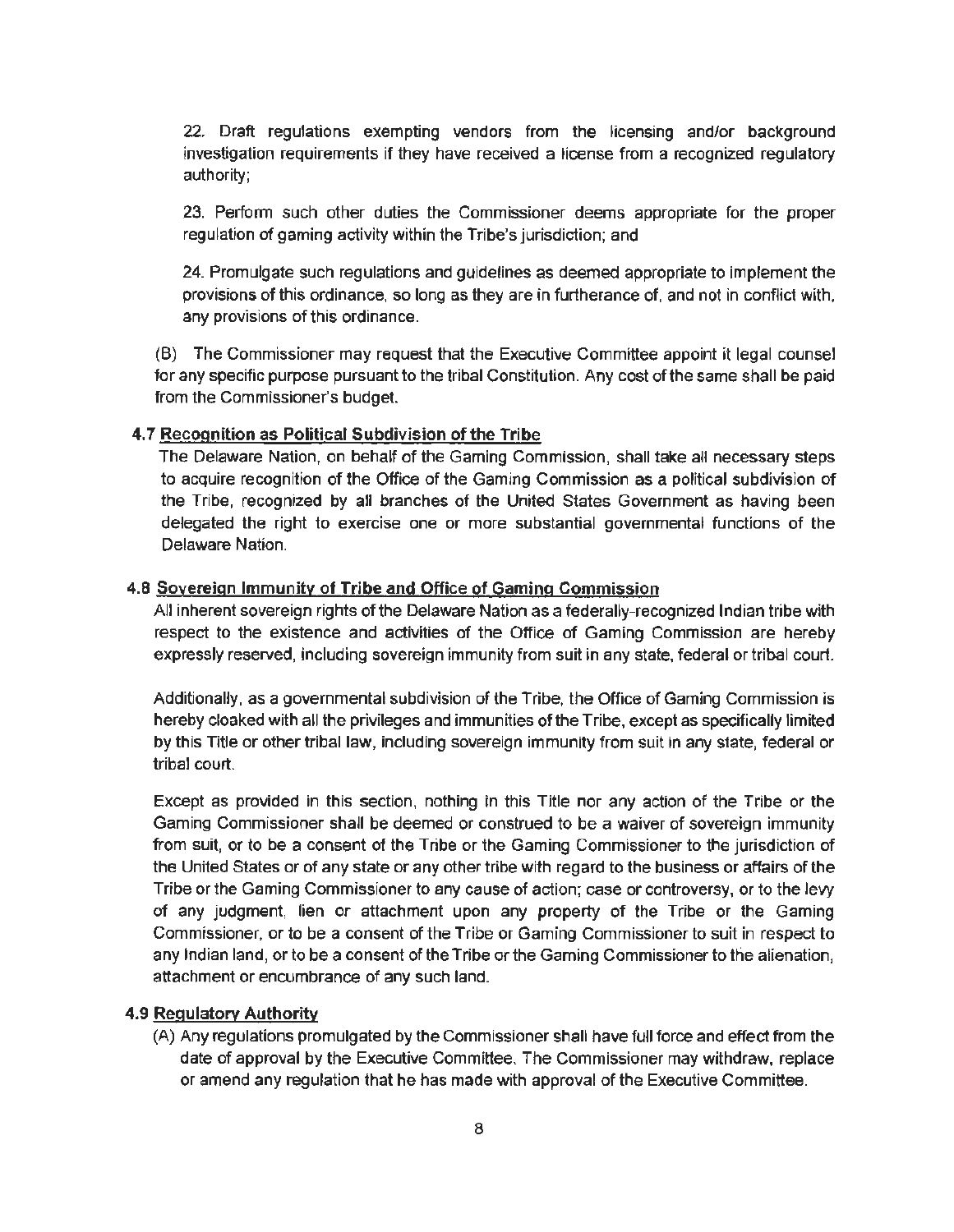- (B) In requesting to adopt, amend or repeal any regulations under this Ordinance, the Commissioner shall give a minimum of sixty (60) days·notice of proposed changes to all key employees, primary management officials, the general business manager and the Executive Committee.
- (C) Notice shall be deemed made by hand delivery. A copy of all proposed adopted regulations shall be maintained at the Office of the Gaming Commission and with the Executive Committee.

#### **4.10** Suspension and Hearing Regulations

(A) The Commissioner shall have the right to suspend any license location, licensee, employee or gaming participant for violation of any tribal regulations, tribal compacts. tribal ordinances, federal regulations or federal laws. Such suspension shall be for a period of not more than ninety (90) days for licensees and up to a lifetime debarment for gaming participants. Prior to any such suspension the person reviewed shall:

- 1. Be given notice of specific facts concerning the violation alleged. Such allegation shall describe in writing the offense and shall be provided ten (10) days prior to any hearing.
- 2. Such notice of proceedings shall be accomplished by certified mail to the last known address and by publicly posting the same within the affected gaming enterprise facility. Service by mail is not necessary if the Commissioner has no address for the person or entity.
- 3. At the hearing, the Commissioner shall state his understanding of the facts and allow the person or entity subject to the hearing the opportunity to be heard and to present evidence.
- 4. At the hearing the subject shall show cause that specific facts alleged are inaccurate or that special conditions exist which should mitigate suspension.
- 5. Following the hearing, the Commissioner shall issue in writing an order regarding the subject within seven (7) days, or the matter shall be deemed dismissed. If a suspension order is made, it shall state the specific violation of law or regulation of the subject, and the suspension period imposed, stating beginning date and concluding date of suspension.
- 6. Notice of order shall be accomplished in the same manner as notice of proceedings.

#### **4.11** Suspension and Exclusion

All persons or entities subject to a suspension order shall be excluded from the gaming enterprise facility and all tribal government property during such suspension. The Commissioner shall have the authority to direct the gaming enterprise facility security to enforce the exclusion of any person suspended.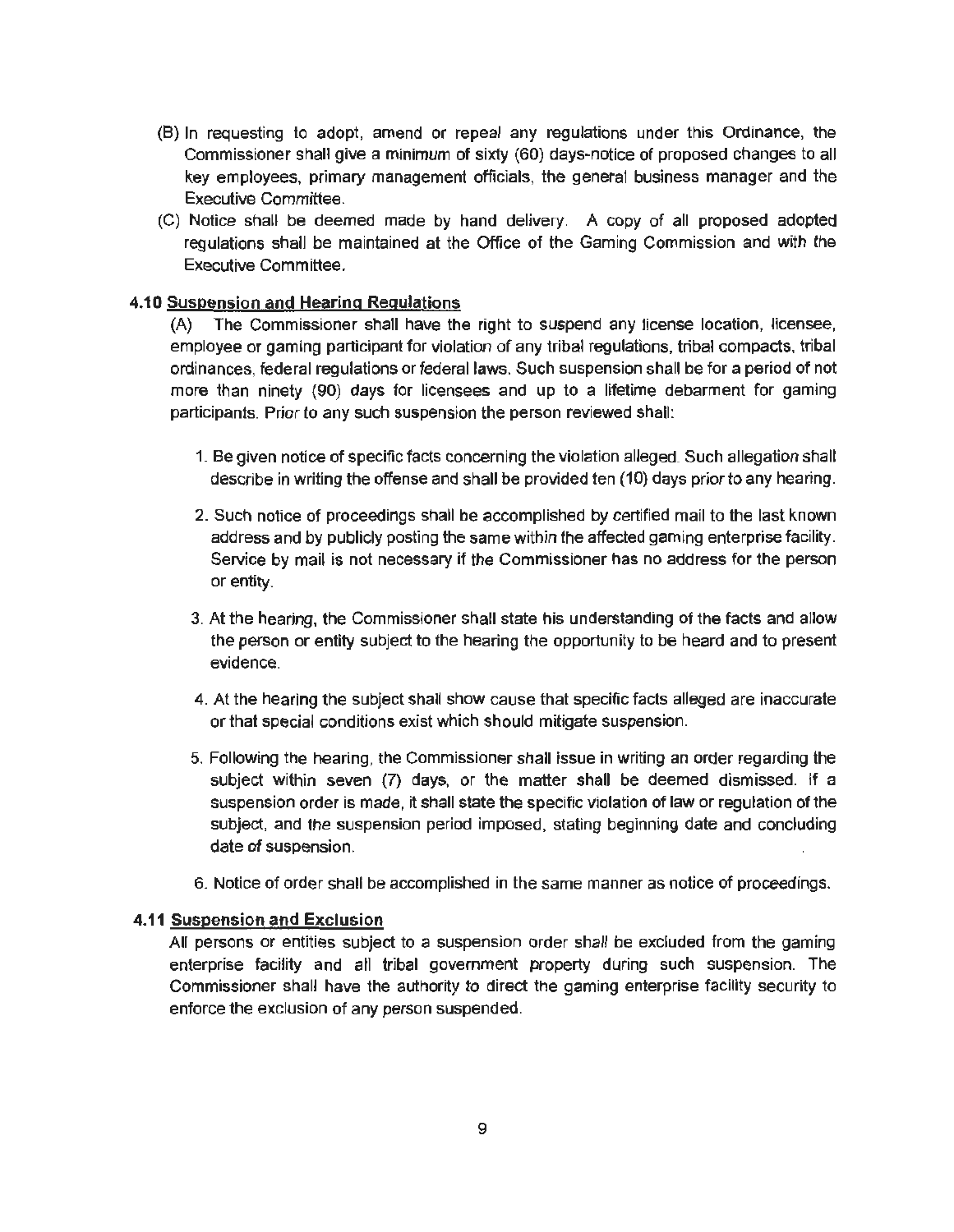#### 4.12 Depositions, Proper Service

(A) The Commissioner shall have authority upon three (3) days written notice to depose any licensee, tribal gaming employee or gaming participant.

(B) The Nation designates the Gaming Commissioner as the agent for service of any official determination. order or notice of violation.

(C) Any document, affidavit, return or report fee, instrument or payment required to be filed, delivered or served upon the Commissioner pursuant to this Ordinance shall be deemed to be properly filed, delivered or served if it is filed, delivered or served as the case may be upon the Commissioner at the tribal headquarters complex or as the Commissioner may otherwise direct by regulation.

## 4.13 Annual Budget

The Commissioner shall prepare an operating budget for alt Gaming Commission activities and present it to the Executive Committee by a date set by the Executive Committee each year.

## **SECTION 5 - GAMING LICENSE REGULATION**

#### 5.1 Application

This Ordinance governs all persons engaged or employed in gaming within the jurisdiction of the Tribe, and no person shall operate Class II or Class Ill gaming in such jurisdiction unless the gaming is licensed by the Nation. Any application for license pursuant to this Ordinance or participation in any gaming activity within the jurisdiction of the Tribe shall be deemed to be a consent to the jurisdiction of the Tribe and the Tribal Court in all matters arising from the conduct of such gaming and all matters arising under any of the provisions of this Ordinance or other tribal laws. Further, the Commissioner shall ensure that the policies and procedures set out in this section are implemented with respect to key employees and primary management officials employed at any gaming facility located on tribal lands, as well as to its own staff.

## 5.2 Definitions

For the purposes of this section, the following definitions apply:

(A) Key employee means a person who performs one or more of the following functions: bingo caller, counting room supervisor, chief of security, custodian of gaming supplies or cash. floor manager, manager on duty, pit boss, dealer, croupier, approver of credit, surveillance, security guards, human resources personnel, custodian of gambling devices, persons with access to cash and accounting records within gambling devices, and any other person whose total cash compensation is in excess of \$50,000.00 per year and, if not otherwise included, the four most highly-compensated persons in the gaming operation.

(B) Primary management official means the person having management responsibility for a management contract; any person who has authority to hire and fire employees; or to set up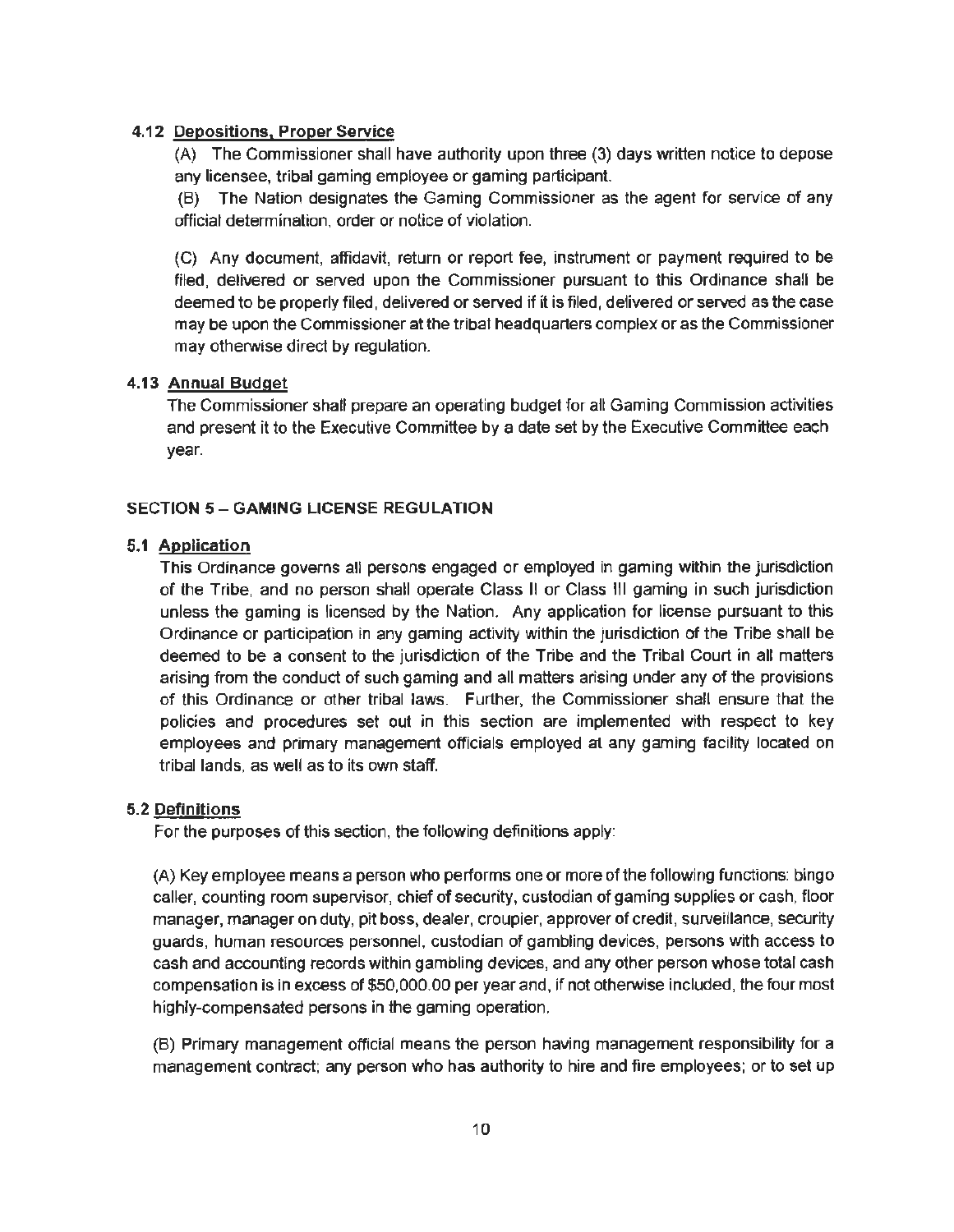working policy for the gaming operation; or the chief financial officer or other person who has financial management responsibility.

## **5.3 Application Forms**

(A) The following notice shall be placed on the application form for a key employee or a primary management official before that form is filled out by an applicant: '

In compliance with the Privacy Act of 1974, the following information is provided: Solicitation of the information on this form is authorized by 25 U.S.C. §§ 2701 et seq. The purpose of the requested information is to determine the eligibility of individuals to be granted a gaming license. The information will be used by the Tribal gaming regulatory authorities and by the National Indian Gaming Commission members and staff who have need for the information in the performance of their official duties. The information may be disclosed by the Tribe or the NIGC to appropriate Federal, Tribal, State, local, or foreign law enforcement and regulatory agencies when relevant to civil, criminal or regulatory investigations or prosecutions or when pursuant to a requirement by a tribe or the NIGC in connection with the issuance, denial, or revocation of a gaming license, or investigations of activities while associated with a tribe or a gaming operation. Failure to consent to the disclosures indicated in this notice will result in a tribe being unable to license you for a primary management official or key employee position. The disclosure of your Social Security Number (SSN) is voluntary. However, failure to supply a SSN may result in errors in processing your application. Existing key employees and primary management officials shall be notified in writing that they shall either complete a new application form which contains a Privacy Act notice, or sign a statement which contains the Privacy Act notice and consent to the routine uses described in that notice.

(B) The following notice shall be placed on the application form for a key employee or a primary official before that form is filled out by an applicant:

A false statement on any part of your application may be grounds for not hiring you, or for firing you after you begin work. Also, you may be punished by fine or imprisonment (U.S. Code, Title 18, Section 1001).

(C) The Commissioner shall notify in writing existing key employees and primary management officials that they shall either complete a new application form which contains a notice regarding false statements, or sign a statement which contains the notice regarding false statements.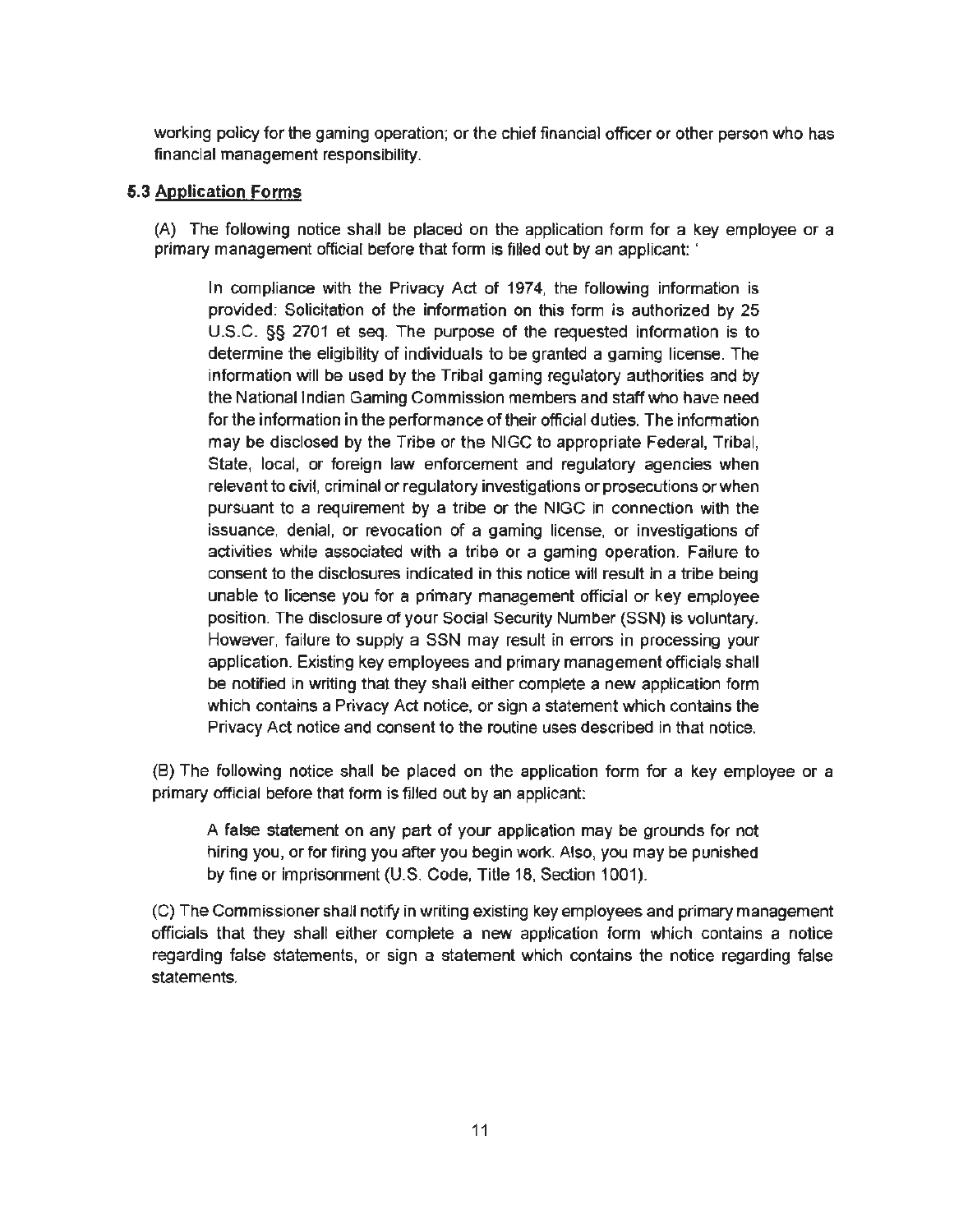#### 5.4 Background Investigation

(A} The Commissioner shall request from each primary management official and from each key employee all of the following infonnation to conduct the required background investigation:

1. Full name, other names used (oral or written), social security number(s). birth date, place of birth, citizenship, gender, all languages (spoken or written);

2. currently and for the previous five years: business and employment positions held, ownership interests in those businesses, business and residence addresses, and driver's license numbers;

3. the names and current addresses of at least three personal references, including one personal reference who was acquainted with the applicant during each period of residence listed under paragraph (l)(b) of this section;

4. current business, residence telephone numbers, and all cell phone numbers;

5. a description of any existing and previous business relationships with Indian tribes, including ownership interests in those businesses;

6. a description of any existing and previous business relationships with the gaming industry generally, including ownership interests in those businesses;

7. the name and address of any licensing or regulatory agency with which the person has filed an application for a license or permit related to gaming, whether or not such license or permit was granted;

8. for each felony for which there is an ongoing prosecution or conviction, the charge, the name and address of the court involved, and the date and disposition if any;

9. for each misdemeanor conviction or ongoing misdemeanor prosecution (excluding minor traffic violations), within ten (10) years of the date of the application. the name and address of the court involved and the date and disposition;

10. for each criminal charge (excluding minor traffic charges), whether or not there is a conviction, if such criminal charge is within ten (10) years of the date of the application and is not otherwise listed pursuant to paragraph 8 or 9 of this section, the criminal charge, the name and address of the court involved and the date and disposition;

11. the name and address of any licensing or regulatory agency with which the person has filed an application for an occupational license or permit, whether or not such license or permit was granted;

12. a current photograph with notarized affidavit as to date taken and person depicted;

13. any other information the Commissioner deems relevant; and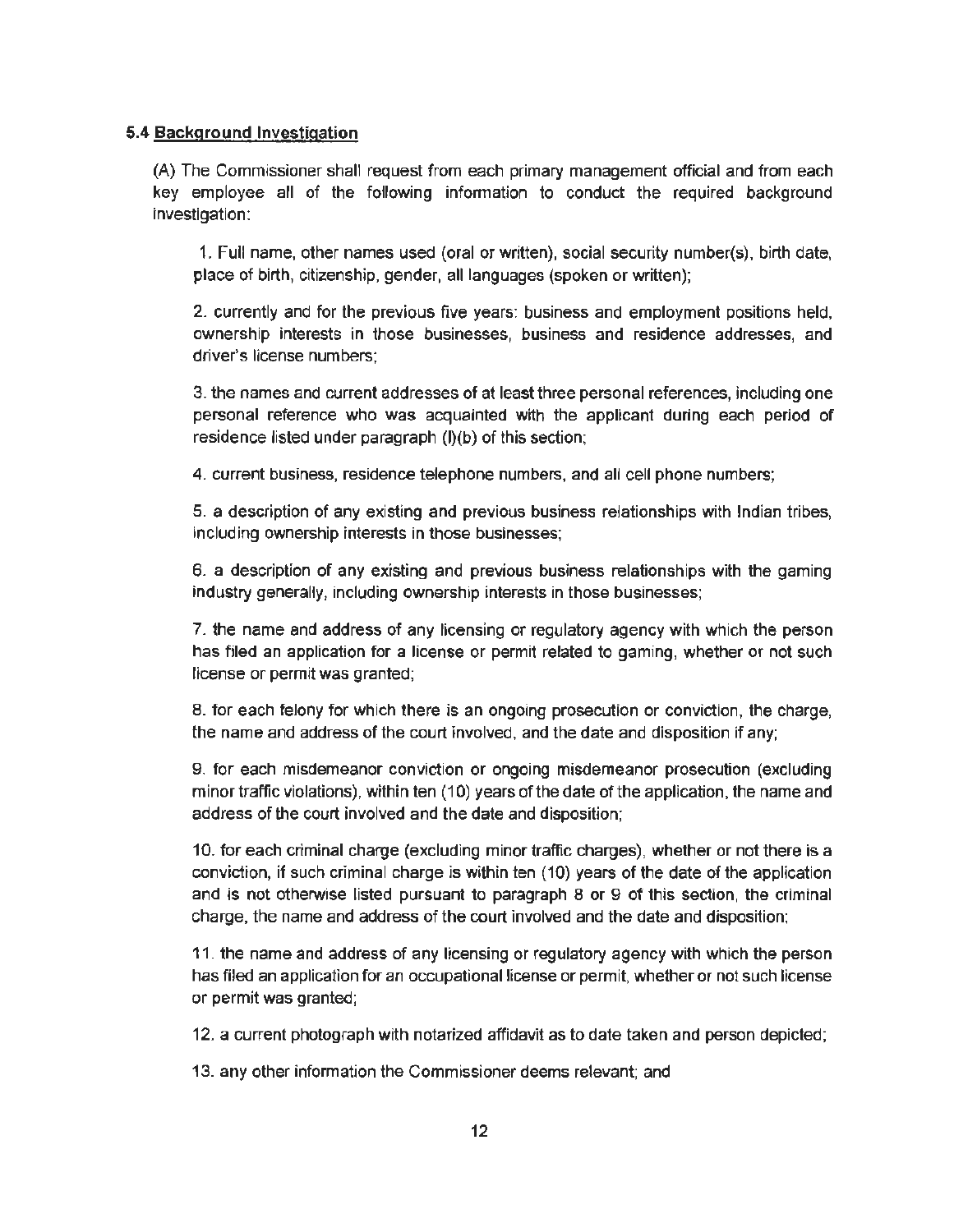14. fingerprints consistent with procedures adopted by the Delaware Nation according to 25 CFR §522.2(h).

{B) The Commissioner shall conduct an investigation sufficient to make a determination for eligibility of licensure. In conducting a background investigation, the identity of each person interviewed in the course of the investigation shall be kept confidential.

(C) The Commissioner, deputies and staff of the Commissioner shall meet the same qualifications for licensing as established for key employees and primary management officials. The Commissioner, deputies or staff who cannot meet the minimum requirements for licensing under this Ordinance shall not be employed by the Office of the Gaming Commission in such capacity.

(D) When a primary management official or key employee is employed by the Tribe. a complete application file, containing all of the information collected pursuant to 5.4(A) above, shall be maintained.

## 5.5 Eligibility Determination.

(A) Before a license is issued to a primary management official or key employee, the Commissioner shall make a finding concerning the eligibility of that person for receiving a gaming license by reviewing the applicant's prior activities, criminal record, if any, and reputation, habits and associations as contained in the investigative report.

(8) If the Commissioner, in applying the standards adopted in this ordinance, determines that licensing the person poses a threat to the public interest or to the effective regulation of gaming, or creates or enhances the dangers of unsuitable, unfair or illegal practices, methods and/or activities in the conduct of gaming. he or she shall not license that person in a key employee or primary management official position.

(C) Copies of the eligibility determination shall be included with the notice of results that must be submitted to the NIGC before the licensing of a primary management official or key employee.

# 5.6 Procedures for Forwarding Applications and Reports for Key Employees and Primary Management Officials to the National Indian Gaming Commission.

(A) When a key employee or primary management official begins work at a gaming operation authorized by this Ordinance, the gaming manager or the tribal official responsible for the day to day operations of that gaming operation shall forward to the National Indian Gaming Commission a completed application for employment and conduct the background investigation and make the determination referred to 5.5, above.

(8) The Commissioner shall forward the report referred in subsection 6 of this section to the National Indian Gaming Commission within sixty {60) days after an employee begins work or within 60 days of the effective date of this Act.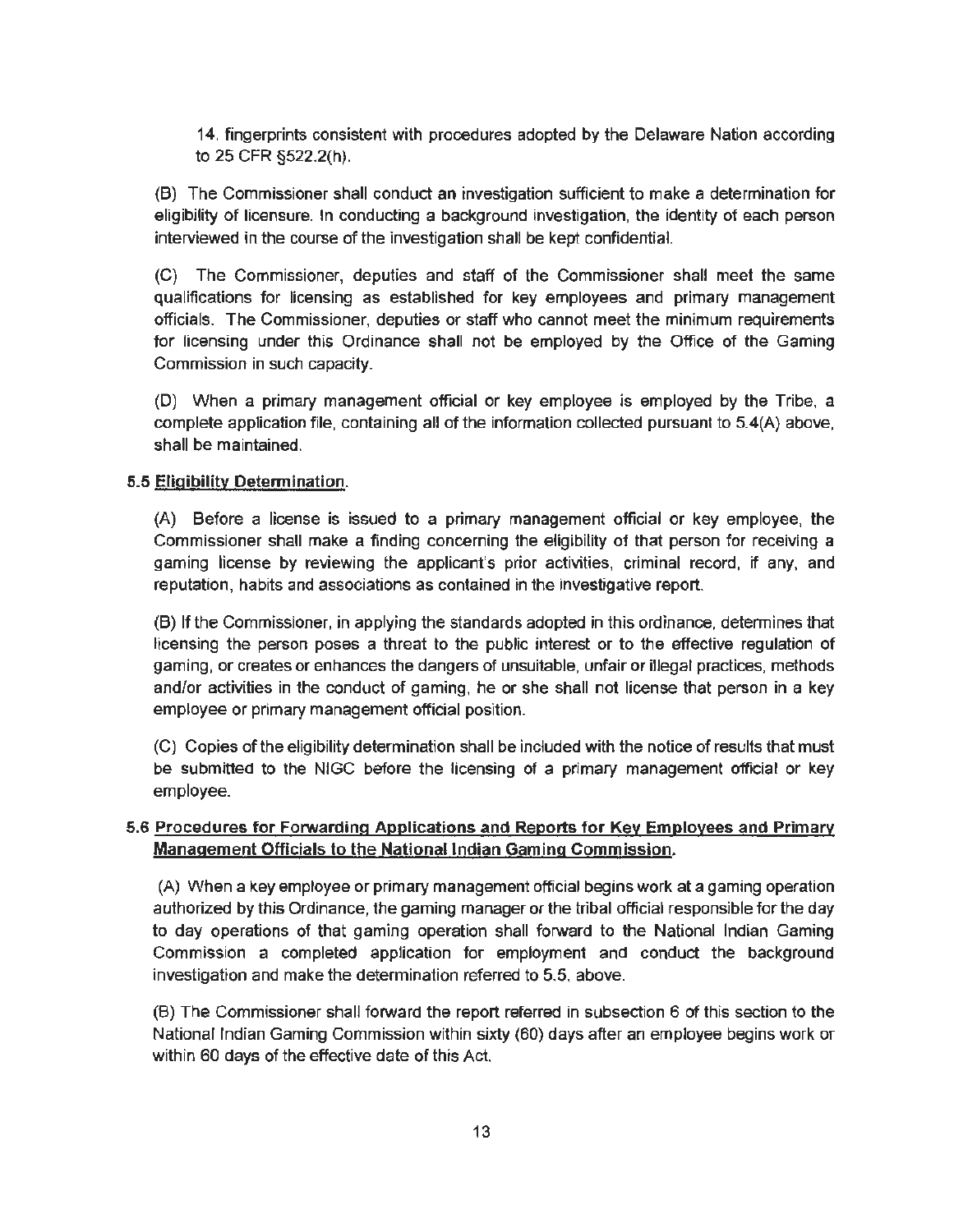(C) The gaming operation shall not employ as a key employee or primary management official a person who does not have a license after ninety (90) days.

# 5.7 **Report to the National Indian Gaming Commission**

(A) Pursuant to the procedures set out in subsection 5.6 of this section, the Commissioner shall prepare and forward to the National Indian Gaming Commission an investigative report on each background investigation. An investigative report shall include all of the following:

- 1. Steps taken in conducting a background investigation;
- 2. results obtained;
- 3. conclusions reached; and
- 4. the bases for those conclusions.

(B) With the report shall be submitted a copy of the eligibility determination made under subsection 4, of this section.

(C) If a license is not issued to an applicant, the Commissioner:

- 1. Shall notify the National Indian Gaming Commission; and
- 2. may include copies of the eligibility determination and investigative report (if any).

(D) With respect to key employees and primary management officials, the Office of the Gaming Commission shall retain applications for employment and reports (if any) of background investigations for inspection by the chairman of the National Indian Gaming Commission or his or her delegate for no less than three years from the date of termination of employment.

(E) Before issuing a license to a primary management official or key employee, the Office of the Gaming Commission shall prepare a notice of results of the applicant's background investigation to submit to the NIGC. The notice of results must be submitted to the NIGC no later than sixty (60) days after the applicant beings working for the Tribe. The notice of results shall include the following information:

1. the applicant's name, date of birth, and social security number;

2. the date on which the applicant began, or will begin, working as a primary management official or key employee;

3. a summary of the information presented in the investigative report, including {a) licenses that have been previously denied; gaming licenses that have been revoked, even if subsequently reinstated; every known criminal charge brought against the applicant within the last ten  $(10)$  years of the date of the application; and  $(d)$  every felon offense of which the applicant has been convicted or any ongoing prosecution; and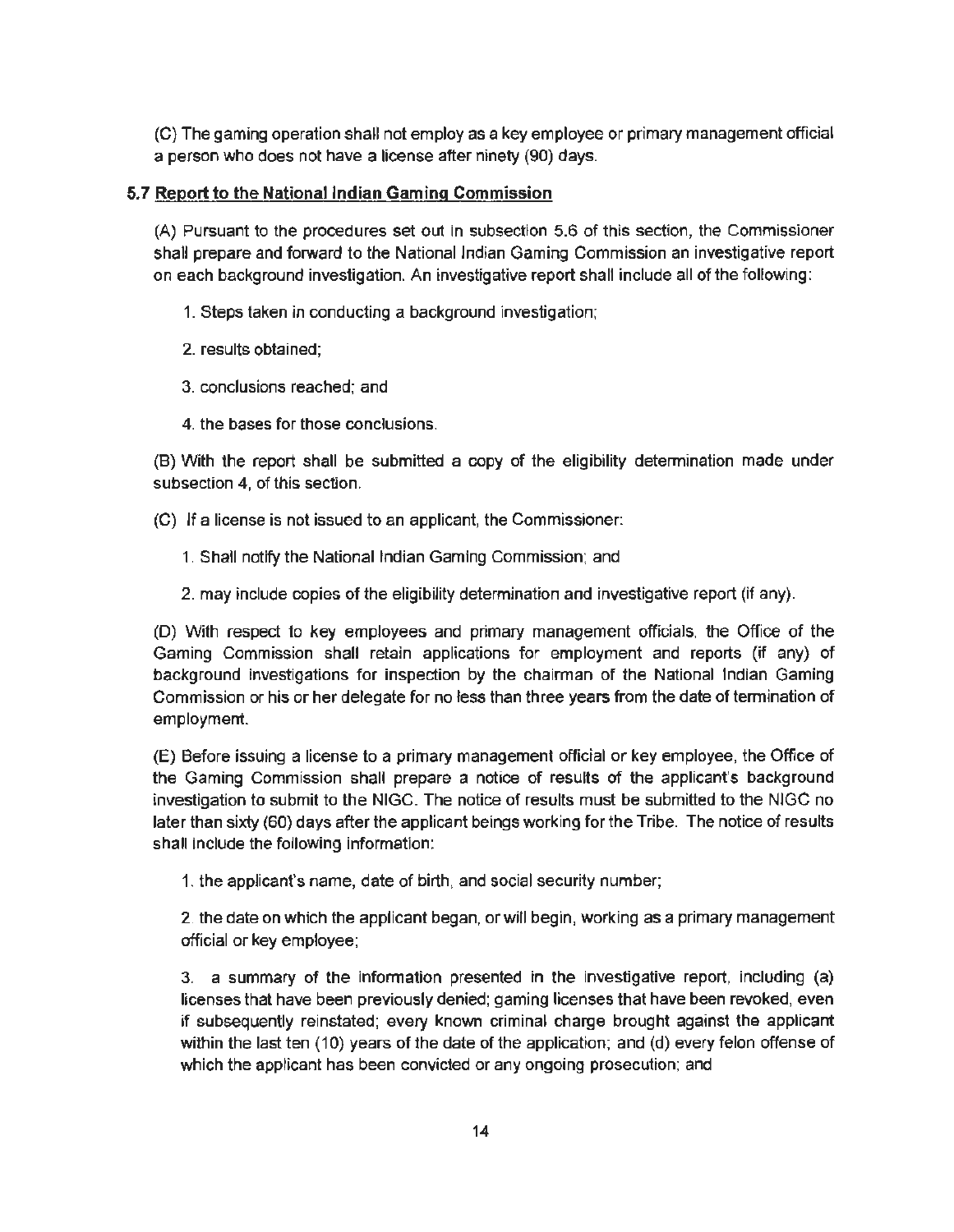4. a copy of the eligibility determination referenced above.

(F) The Office of the Gaming Commission shall create and maintain an investigative report for each background investigation of a primary management official or key employee.

# 5.8 Granting a Gaming License

(A) AU primary management officials and key employees of the gaming operation must have a gaming license issued by the Office of the Gaming Commission. The Office of the Gaming Commission is responsible for granting and issuing gaming licenses to primary management officials and key employees. The Office of the Gaming Commission may license a primary management official or key employee applicant after submitting a notice of results of the applicant's background investigation to the NIGG, as required by this Gaming Ordinance. The Office of the Gaming Commission shall notify the NIGC of the issuance of a license to a primary management official or key employee within thirty (30) days of issuance.

(B) The Tribe shall not employ an individual in a primary management official or key employee position who does not have a license after 90 days of beginning work at the gaming operation.

(C) The Office of the Gaming Commission must reconsider a license application for a primary management official or key employee if its receives a statement of itemized objections to issuing such a license from the NIGG, and those objections are received within thirty (30) days of the NIGC receiving notice of results of the applicant's background investigation. The Office of the Gaming Commission shall take the NIGC's objections into account when reconsidering a license application.

(0) The Office of the Gaming Commission will make the final decision whether to issue a license to an applicant for a primary management official or key employee position.

(E) If the Office of the Gaming Commission has issued a license to a primary management official or key employee before receiving the NIGC's statement of objections, notice and a hearing shall be provided to the licensee.

# 5.9 Denial of a Gaming License

(A) The Commissioner shall not license a primary management official or key employee if he or she determines, in applying the standards for making a license eligibility determination, that licensing the person:

- 1. Poses a threat to the public interest;
- 2. Poses a threat to the effective regulation of gaming; or

3. Creates or enhances the dangers of unsuitable, unfair or illegal practices, methods and/or activities in the conduct of gaming.

(8) When the Commissioner does not issue a license to an applicant for a primary management official or key employee position, or revokes a previously issued license after reconsideration, he shall: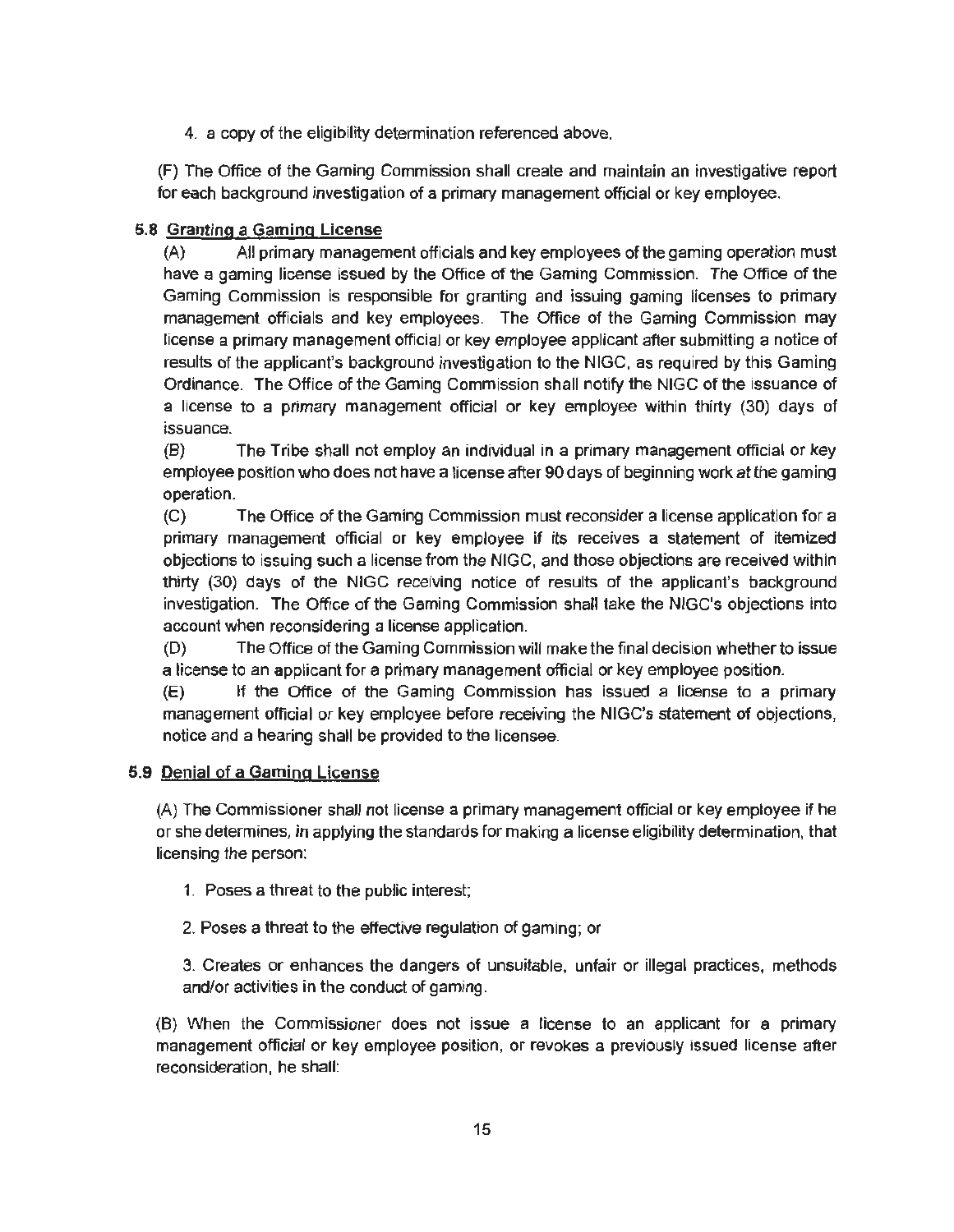## 1. Notify the NIGC; and

2. Forward copies of its eligibility determination and notice of results of the applicant's background investigation to the NIGC for inclusion in the Indian Gaming Individuals Record System.

## 5.10 License Suspension and Revocation

(A) If, after the issuance of a gaming license, the Commissioner receives information from the National Indian Gaming Commission or under its own investigation that indicates that a key employee or a primary management official is not eligible for employment under Section 4 above, the Commissioner shall suspend such license and notify in writing the licensee and his supervisor of the suspension and the proposed revocation.

{B) The Commissioner shall notify the licensee of a time and a place for a hearing on the proposed revocation of a license.

{C} After a revocation hearing, the Commissioner shall decide to revoke or to reinstate a gaming license. The Commissioner shall notify the National Indian Gaming Commission and the Executive Committee of the decision within forty-five (45) days.

(D) The right to a hearing only vests when a license is granted under an Ordinance approved by the NIGG.

## 5.11 License Locations

(A) The Commissioner shall issue a separate license to each place, facility or location where gaming is conducted under this Ordinance.

(B) Any person to whom a gaming license is issued shall be eligible for employment at any gaming facility location governed by this Ordinance without having to have a separate license issued for each facility.

## 5.12 Fingerprints

The Commissioner shall perform a background investigation for each primary management official and key employee of the gaming operation. The Tribe shall request fingerprints from each primary management official and key employee. Fingerprints shall be taken by the Office of the Gaming Commission. Fingerprints will then be forwarded to the NIGC for processing through the Federal Bureau of Investigation ("FBr) and the National Criminal Information Center to determine the applicant's criminal history, if any.

## 5.13 Criminal Background Check

(A) The Commissioner shall request from the appropriate authority the initial criminal background checks for each application for employment. The Commissioner shall receive the actual printout or a summary of any initial background check which shall identify any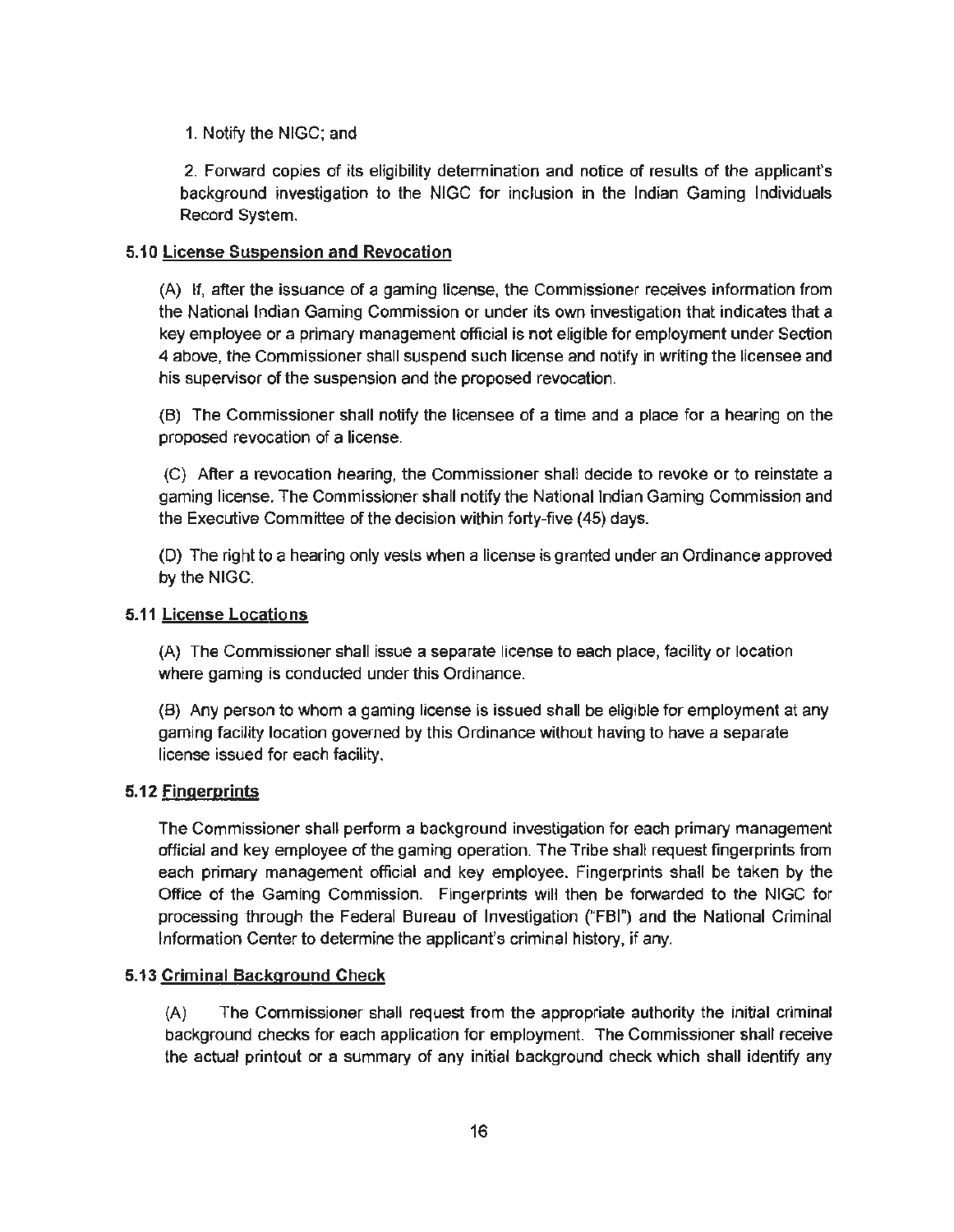felony, criminal history, or crime of moral turpitude. The Commissioner shall be considered a tribal law enforcement officer for such review.

(B) The Commissioner shall review any background check report and shall share any information revealed by such checks to the manager of gaming facilities which, in the Commissioner's judgment, affects the consideration of an individual for employment.

(C) The Commissioner shall use the results of any background check to perform the lawful duties of Commissioner.

(0) The Commissioner shall request a report from the National Indian Gaming Commission which shall include a check through the Federal Bureau of Investigation's National Criminal Information Center.

(E) Fees charged by the National Indian Gaming Commission for processing such reports shall be paid by the tribe excepting those individuals and organizations that have paid for such reports.

#### **5.14 Requirement for Appropriate Investigation**

(A) The Commissioner shall determine that an appropriate investigation has been conducted on key employees and primary management officials. An appropriate investigation shall include as a minimum:

1. Obtaining and processing fingerprints;

2. explanation of job description, fitness of individual to perform job and explanation of how individual was selected for position;

3. credit check;

4. verification of resume;

5. character check regarding prior activities, criminal record, reputation, habits and associations, including but not limited to personal interview summaries with a sufficient number of knowledgeable people such as former employees, personal references and others to form a basis for character suitability determination;

6. document all potential problems and possible disqualification information.

(B) After completion of the background investigation, the Commissioner shall prepare an investigative report setting forth the following:

1. Who conducted various parts of the report, their qualifications and address;

2. an outline of the background investigation process including steps taken in investigation;

3. a description of the information obtained together with conclusions of investigation;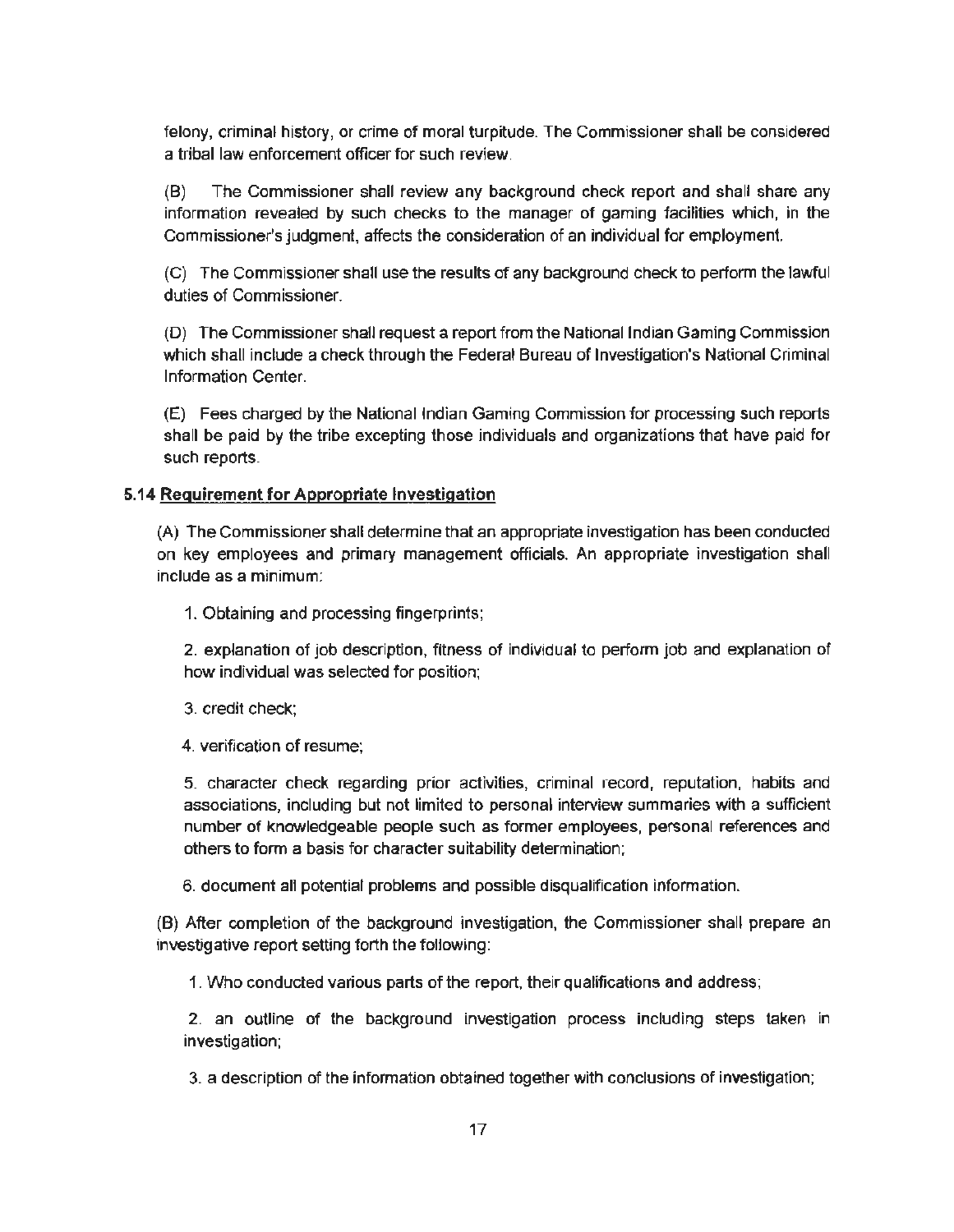4. statement of basis for conclusion;

5. an organization chart showing the location within the organization of the individual investigated and the positions or people over which the individual investigated may be responsible.

#### 5.15 Records Retention

The Office of the Gaming Commission shall retain, for no less than three years from the date a primary management official or key employee is terminated from employment with the Tribe, all applications for licensure, investigative reports and eligibility determinations.

#### 5.16 Vendor Licensing

Vendors of gaming machines or gaming machine supplies or surveillance, with contracts of a value of \$25,000 or more annually, must have a vendor license from the Office of Gaming Commission in order to transact business with the tribe's gaming operation. Contracts for professional legal and accounting services are excluded from this Section.

#### 5.17 Submission of Vendor License Application

In order to obtain a gaming vendor license, the business must complete a vendor application and submit to background checks of itself and its principals. Principals of a business include those officers, directors, managers. owners, partners, and stockholders that either own 10% or more of the business' stock or are the 10 largest stockholders, as well as the on-site supervisors or managers designated in an agreement with the Tribe, if applicable.

#### 5.18 Contents of Vendor License Application

(A) Applications for gaming vendor licenses must include the following:

1. Name of business, business address, business telephone number(s}, federal tax identification number (or social security number, if a sole proprietorship), main office address (if different from business address), any other names used by the applicant in business, and type of service(s) applicant will provide;

2. Whether the applicant is a partnership, corporation, limited liability company, sole proprietorship or other entity;

3. If the applicant is a business entity other than a sole proprietorship, the state of incorporation or formation and the qualification to do business in the State of Oklahoma, if the gaming operation is in a different state than the state of incorporation or formation.

4. Trade name, other names ever used and names of any wholly owned subsidiaries or other businesses owned by the vendor or its principals;

5. General description of the business and its activities;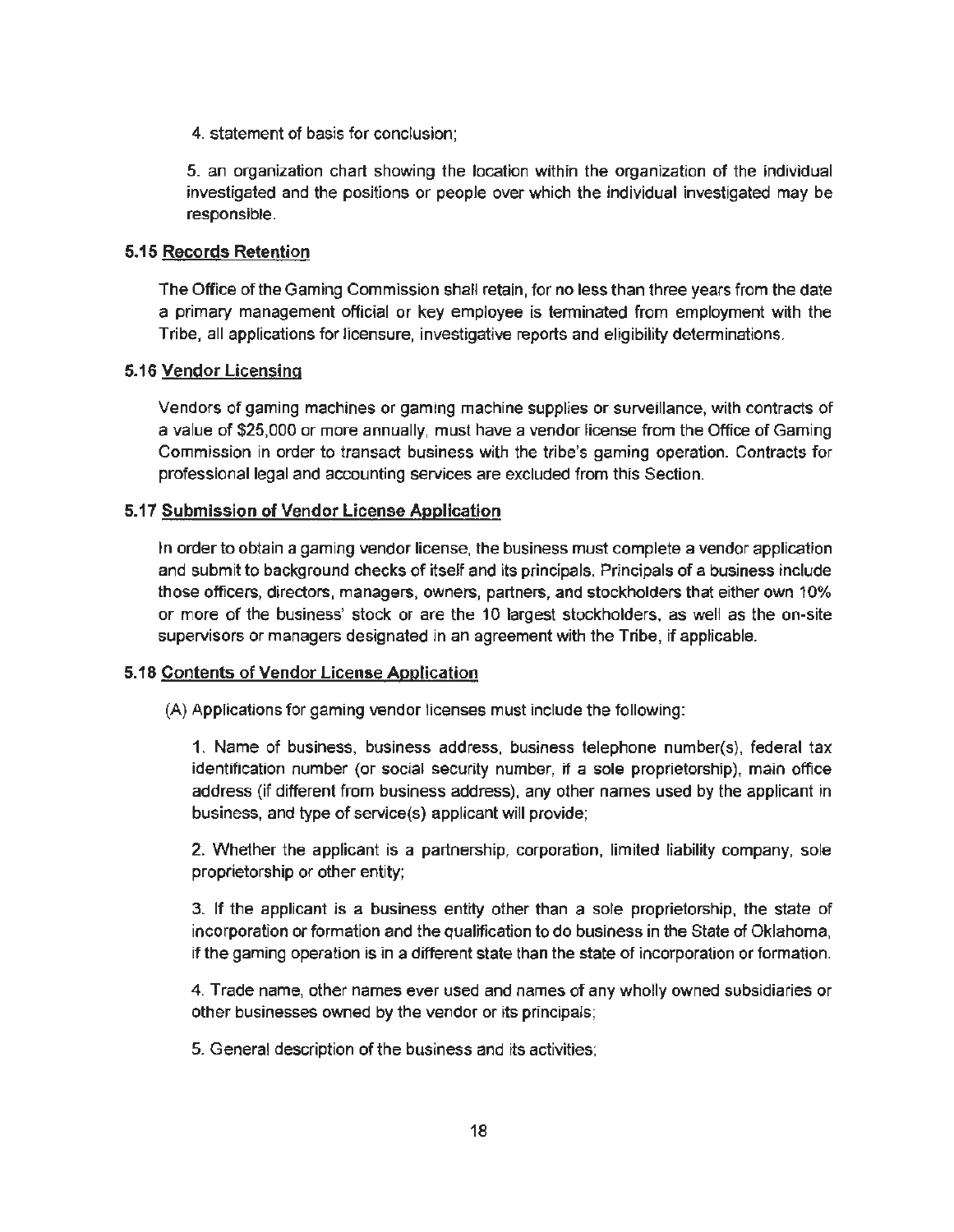6. Whether the applicant will be Investing in, or loaning money to, the gaming operation, and, if so, how much;

7. A description of any existing and previous business relationships with the gaming industry generally, including ownership interests in those businesses;

8. A list of Indian tribes with which the vendor has an existing or previous business relationship, including ownership, financial or management interests in any non-gaming activity;

9. Names. addresses and telephone numbers of three (3) business references with whom the company has regularly done business for the last five (5) years;

10. The name and address of any licensing or regulatory agency with which the business has filed an application for a license or permit related to gaming, whether or not such license or permit was granted;

11. Jf the business has ever had a license revoked for any reason, the circumstances involved;

12. A list of lawsuits to which the business has been a defendant, including the name and address of the court involved, and the date and disposition, if any;

13. A tist the business' funding sources and any liabilities of \$50,000 or more;

14. A list of the principals of the business, their social security numbers, addresses, telephone numbers, titles, and percentage of ownership in the company;

15. An organizational chart demonstrative vertical and horizontal relationships of the applicant; and

16. Any further information the Commissioner deems relevant.

(B) The following notice shall be placed on the application form for a vendor and its principals:

Inclusion of false or misleading information in the vendor application may be grounds for denial or revocation of your vendor license.

(C) A vendor may submit to the Gaming Commissioner a copy of a recent license application to another jurisdiction if it contains the information listed above. The vendor will be required to submit, in writing, any changes in the information since the other license application was filed, and any information requested by the Commission not contained in the other application.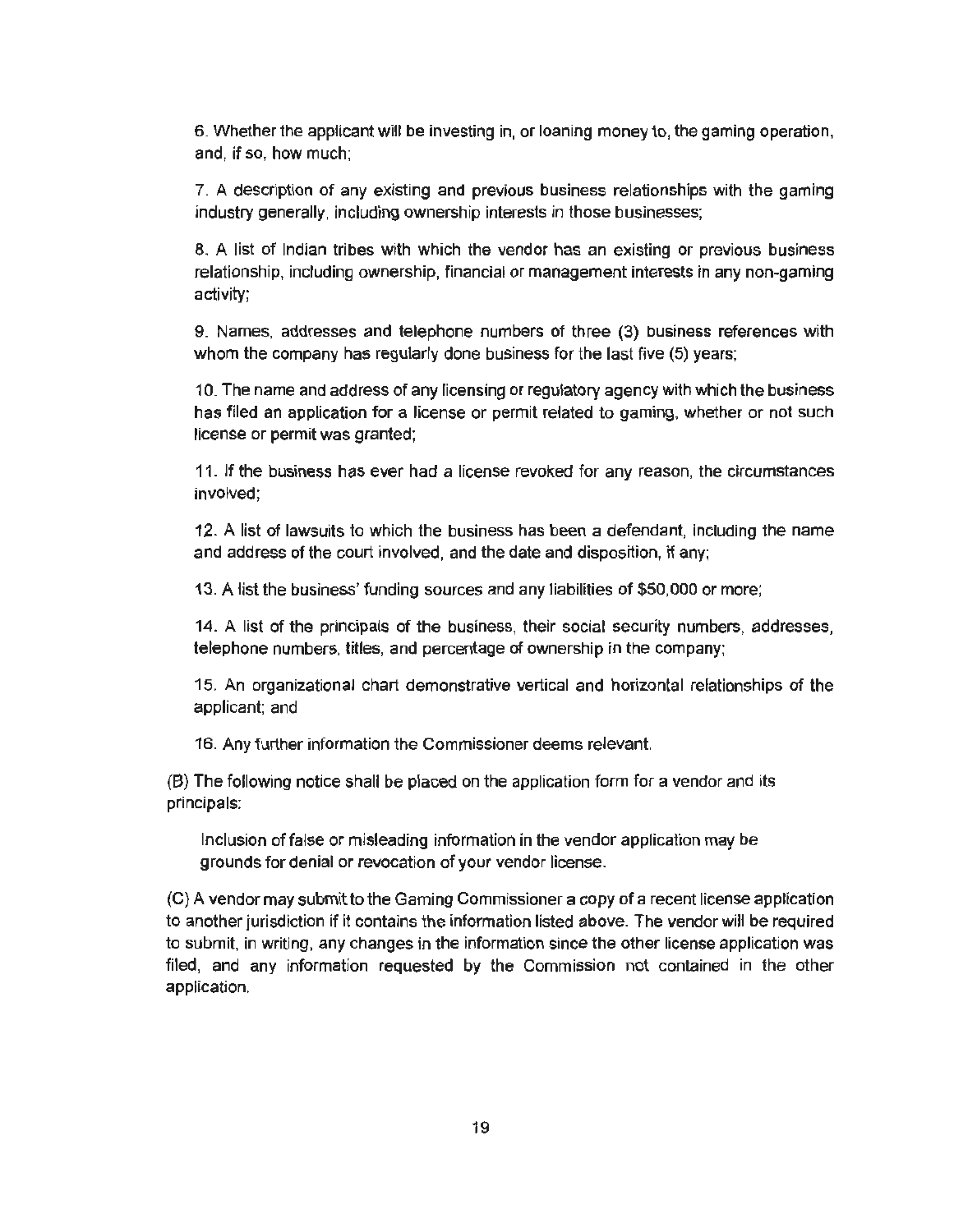## 5.19 Vendor Background Investigations

The Commissioner shall employ or otherwise engage an investigator to complete an investigation of a gaming vendor. This investigation shall include, at a minimum, the following steps:

1. Verification of the vendor's business' incorporation status and qualifications to do business in the state where the gaming operation is located;

2.0btaining a business credit report, if available, and conducting a Better Business Bureau check on the vendor;

3. Conducting a check of the vendor's business' credit history;

4. Calling and questioning each of the references listed in the vendor application; and

5. Conducting an investigation of the principals of the vendor's business, including facilitating a criminal history check, obtaining criminal history check results, obtaining a credit report, and interviewing the personal references listed.

## 5.20 Vendor Licensure Fees

The Nation may charge a license fee, to be set by the Gaming Commissioner, to cover its expenses in investigating and licensing vendors of the gaming operation.

## 5.21 Vendor Background Investigative Reports

The investigator shall complete an investigative report covering each of the steps taken in the background investigation of the gaming vendor and its principals, and present it to the Commissioner for review.

# 5.22 Exemptions for Vendors Licensed by Recognized Regulatory Authorities

The Office of the Gaming Commission may adopt regulations naming specific licensing authorities that it recognizes and may authorize exemptions to the vendor licensing process for vendors who have received a license from one of the named regulatory authorities.

# SECTION 6 - PATRON DISPUTE RESOLUTION WITH TRIBAL GAMING FACILITY

# 6.1 Filing of a Grievance

Patrons with complaints against any of the Nation's gaming establishments shall have as their sole remedy the right to file a petition for relief in writing with the Office of the Gaming Commission. The Commission shall hold a hearing within 30 days of receipt of the petitioner's complaint pursuant to Section 6.2, below. The petitioner may have counsel present at the hearing. The petitioner may be allowed to present evidence, at the discretion of the Commissioner. After the hearing, the Commissioner shall render a decision in a timely fashion.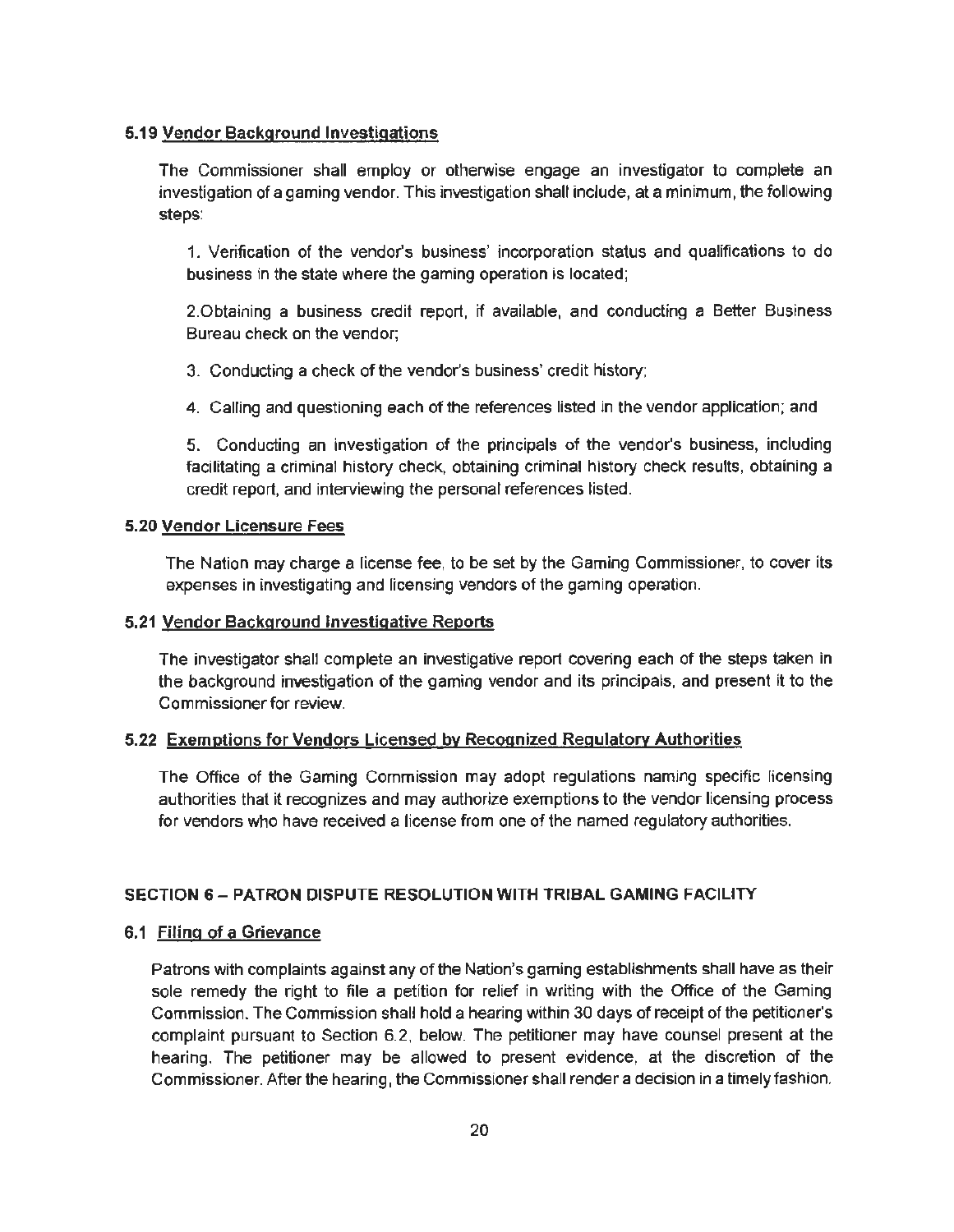All such decisions will be final when issued. Any patron complaint must be submitted to the Commission within thirty (30) days of the incident giving rise to the complaint. All claims by patrons shall be limited to a maximum recovery of the limits of the tribal gaming insurance policy per occurrence, and a cumulative limit per patron the limits of the tribal gaming insurance policy in any 12-month period, except disputes relating to a patron's entitlement to a game prize, which shall be limited to the amount of such prize. The Commissioner's decision shall constitute the complainant's final remedy.

## 6.2 Hearing Date, Notice Requirements

(A) The Commissioner shall set a date for hearing the grievance within thirty (30) days of the filing of the same.

(8) The Commissioner shall give notice of such hearing together with a copy of the grievance to the manager and management of the gaming enterprise facility involved in the grievance and give notice of the hearing to the person filing the grievance by certified mail posted not less than fourteen (14) days in advance of the hearing.

## 6.3 Alternative Dispute Resolution Authorized

The Commissioner shall at any time prior to decision of any grievance, have the authority to suspend proceedings and to direct arbitration or mediation of the grievance under such terms as the Commissioner may direct. Such does not constitute a waiver of the gaming facility's sovereign immunity or the Tribe.

# SECTION 7 - AUTHORIZED GAMES

Delaware Nation gaming facilities are hereby authorized to offer the following games:

- (A) Bingo.
- (B) Twenty~one or Blackjack.
- (C) Poker.
- (D) Craps and related dice games.
- (E) Roulette.

{F) Banking card games that are not otherwise treated as Class II gaming in states wherein the Delaware Nation will have gaming pursuant to 25 U.S.C. Section 2703(7)(c), and non-banking card games played by any Indian tribe on or before May 1, 1988.

{G) Electronic games of chance featuring coin drop and pay out as well as printed tabulations, whereby the software of the device predetermines the presence or lack of a winning combination and pay out. Electronic games of chance are defined as a microprocessor-controlled electronic device which allows a player to play games of chance, which may be affected by an element of skill, activated by the insertion of a coin or currency, or by the use of credit, and awards games